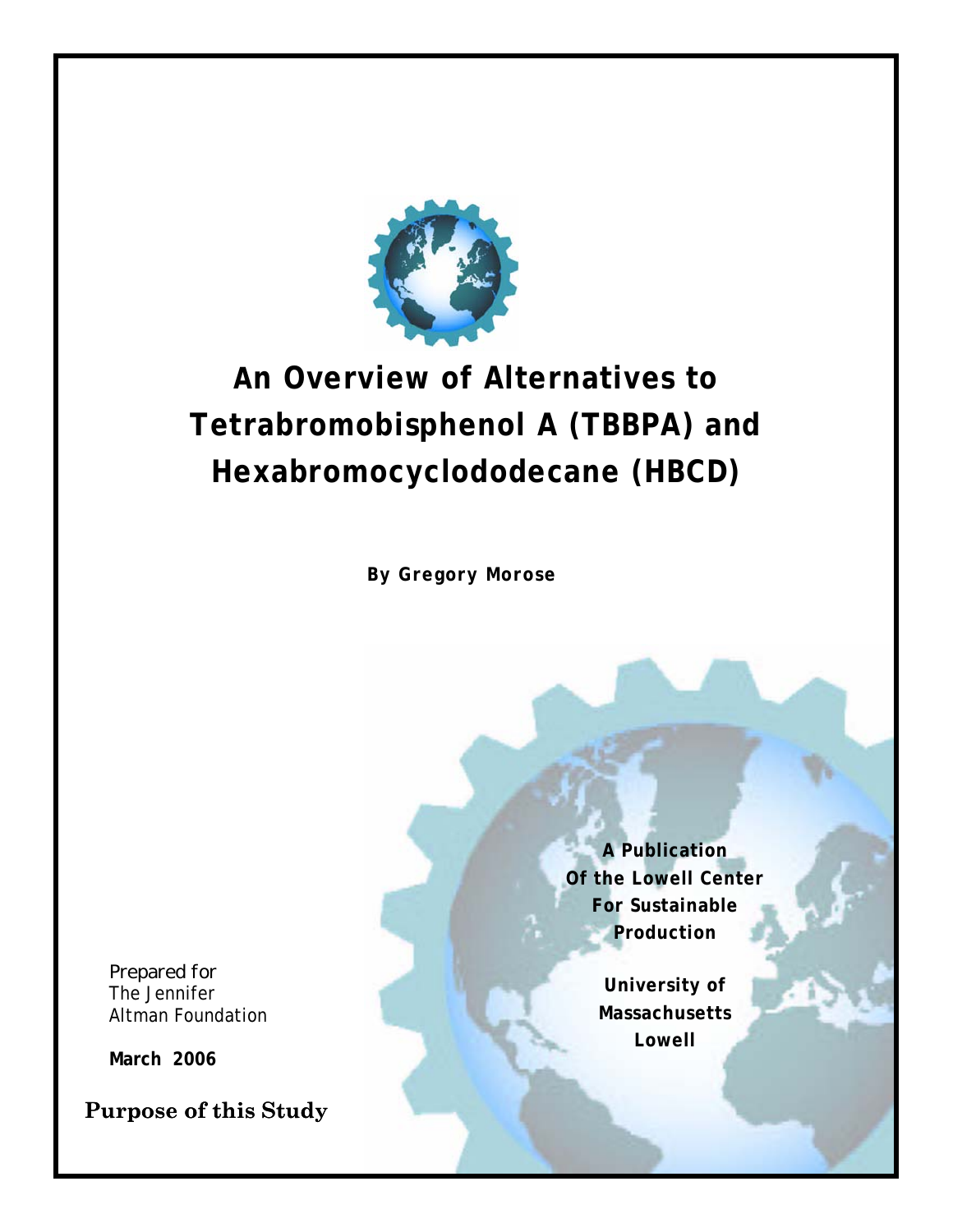The Jennifer Altman Foundation has commissioned the Lowell Center for Sustainable Production (LCSP) of the University of Massachusetts Lowell to conduct a study of potential alternatives to TBBPA and HBCD.

#### **The Lowell Center for Sustainable Production**

The Lowell Center for Sustainable Production develops, studies, and promotes environmentally sound systems of production, healthy work environments, and economically viable work organizations. The Center operates on the premise that environmental quality, safe and healthy workplaces, and social accountability can be achieved while at the same time enhancing the economic life of firms and communities. This is accomplished by broadening the fundamental design criteria for all productive activities to include an explicit and comprehensive commitment to sustainability.

The Center is composed of faculty and staff at the University of Massachusetts Lowell who work directly with industrial firms, social services institutions, citizen organizations, and government agencies to promote sustainable production. The LCSP is based at the University of Massachusetts Lowell, where it works closely with the Massachusetts Toxics Use Reduction Institute (TURI) and the Department of Work Environment.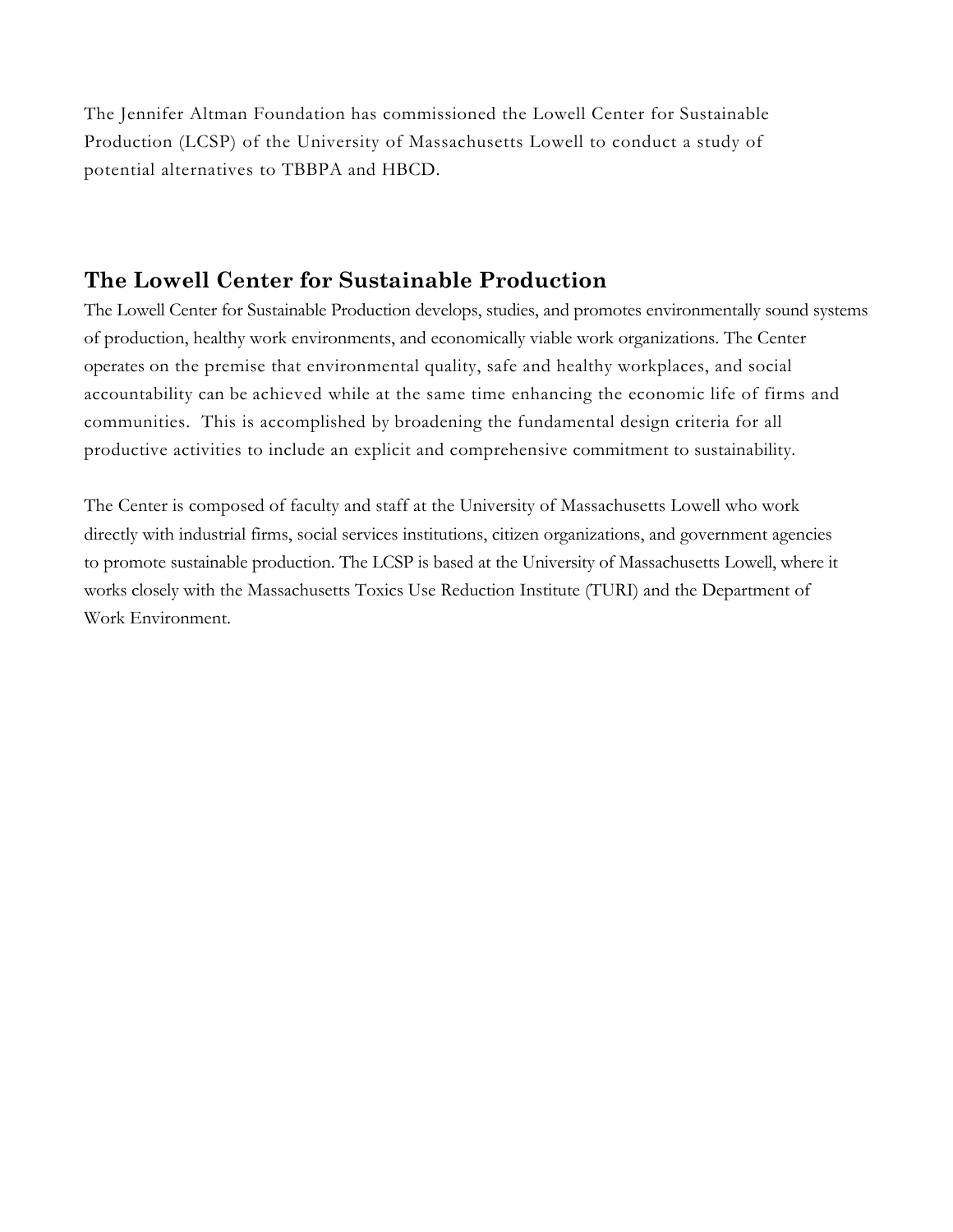# **An Overview of Alternatives to Tetrabromobisphenol A (TBBPA) and Hexabromocyclododecane (HBCD)**

March, 2006 Prepared for: The Jennifer Altman Foundation By Gregory Morose

> A Publication of the Lowell Center for Sustainable Production University of Massachusetts Lowell One University Avenue Lowell, MA 01854 978-934-2980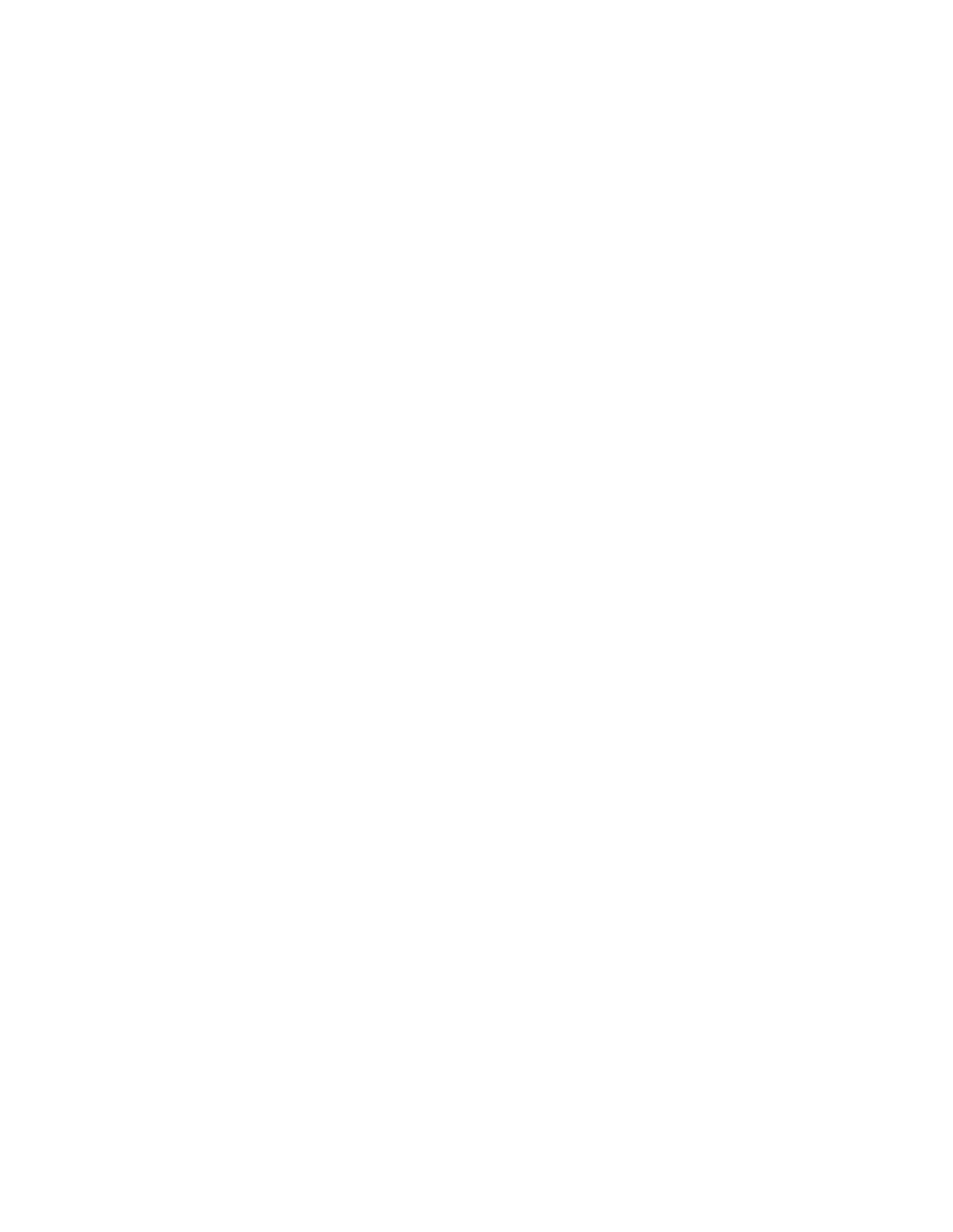## **Table of Contents**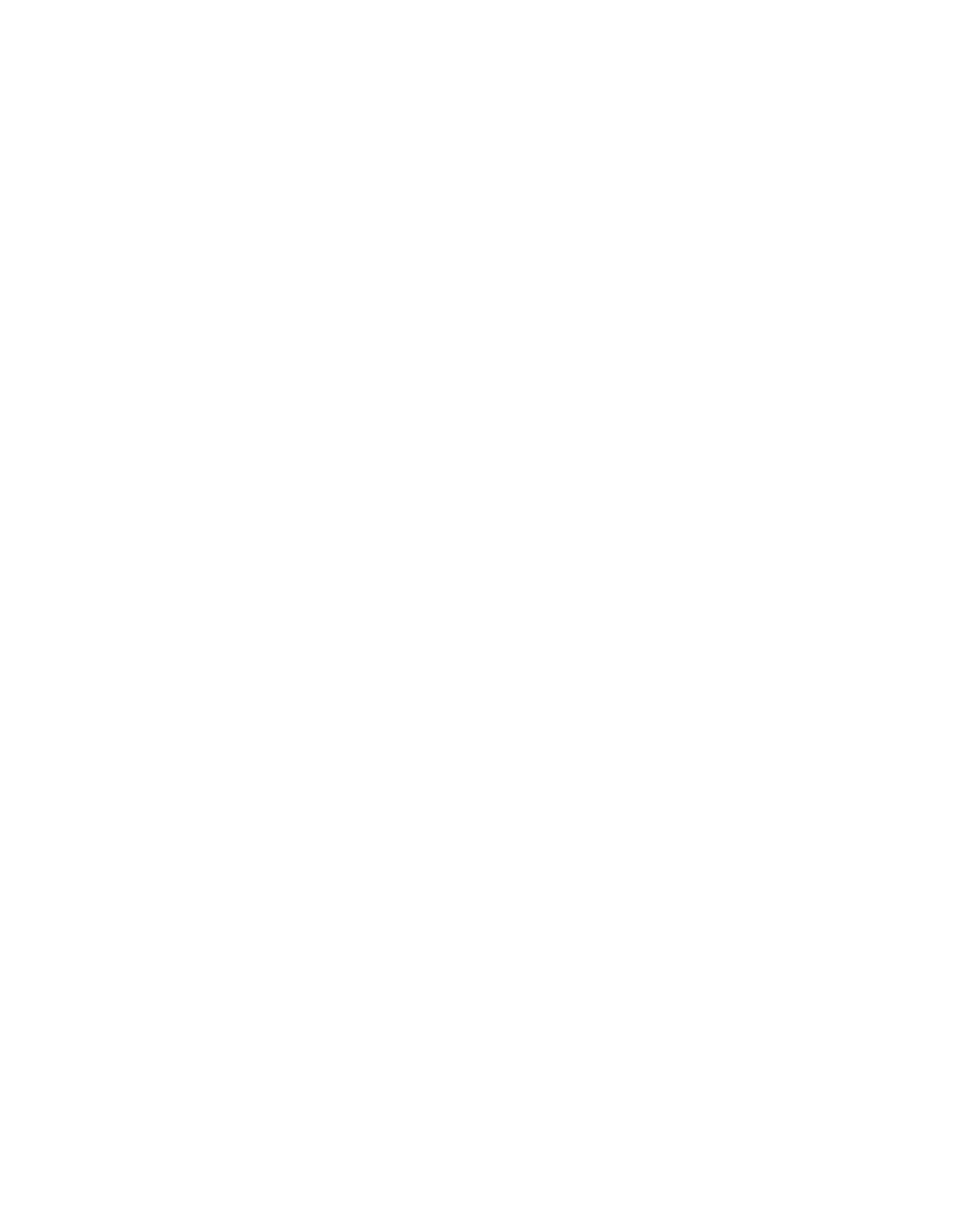### INTRODUCTION

#### **Objectives and Scope**

The Jennifer Altman Foundation has commissioned the Lowell Center for Sustainable Production to review available information relative to the uses and potential alternatives for two brominated flame retardants, tetrabromobisphenol A (TBBPA) and hexabromocyclododecane HBCD. The objective of this study is to accomplish the following:

- Investigate TBBPA and HBCD product and application information that is available in the public domain.
- Identify potential alternatives to the products identified.
- Conduct a preliminary and qualitative review of potential alternatives.

This study presents a high level overview of the findings. No chemical analyses, toxicological studies, performance evaluations, or economic assessments were included as part of this study.

This paper is organized into three major sections as follows:

#### **Section I:** *TBBPA & HBCD Uses*

The various applications and uses of TBBPA and HBCD are described.

**Section II:** *Potential Alternatives & Initial Assessment*  The potential alternatives for the various TBBPA and HBCD uses are identified, as well as an initial identification of the key health, environmental, and performance concerns for these alternatives.

**Section III:** *Recommendations and Conclusions*  The overall conclusions from this study are provided, as well as recommendations for further research of TBBPA and HBCD alternatives.

The information for this report was generated by the following methods:

Literature search of publicly available information, and

<span id="page-6-0"></span>*\_\_\_\_\_\_\_\_\_\_\_\_\_\_\_\_\_\_\_\_\_\_\_\_\_\_\_\_\_\_\_\_\_\_\_\_\_\_\_\_\_\_\_\_\_\_\_\_\_\_\_\_\_\_\_\_\_\_\_\_\_\_\_\_\_\_\_\_\_\_\_\_\_\_\_\_\_\_\_\_\_\_\_\_\_\_\_\_\_\_\_\_\_\_\_\_\_* 

• Information requests and discussions with manufacturers of products containing HBCD and TBBPA flame retardants, as well as manufacturers of products containing alternative flame retardant materials.

Because the study does not include an in-depth evaluation of the environmental, technical performance, or economic impact for these alternatives. This study will not recommend specific alternatives for TBBPA and HBCD. Instead it will discuss additional steps to be taken before specific recommendations can be made for viable alternatives. It is outside of the scope of this report to assess the possible environmental and human health risks associated with TBBPA and HBCD.

### Background

In 2003, fire departments responded to 1,584,500 fires in the United States. Every 20 seconds a fire department responds to a fire somewhere in the nation. In 2003, there were 3,925 deaths, 18,125 injuries, and approximately \$12 billion in property damage as a result of these fires (Karter, 2004). In order to reduce the risks of fires and provide adequate time for egress during building fires, governments, product manufacturers, and professional associations have promoted the use of flame retardants in products and building materials likely to burn. This is particularly true for polymeric materials.

Flame retardants can be added to polymer materials to enhance their flame retardancy. Flame retardant polymer materials are used in various commercial products to protect people and property from potential fire hazards. Flame retardants used in polymer materials are added in order to accomplish one or more of the following functions during the course of a fire: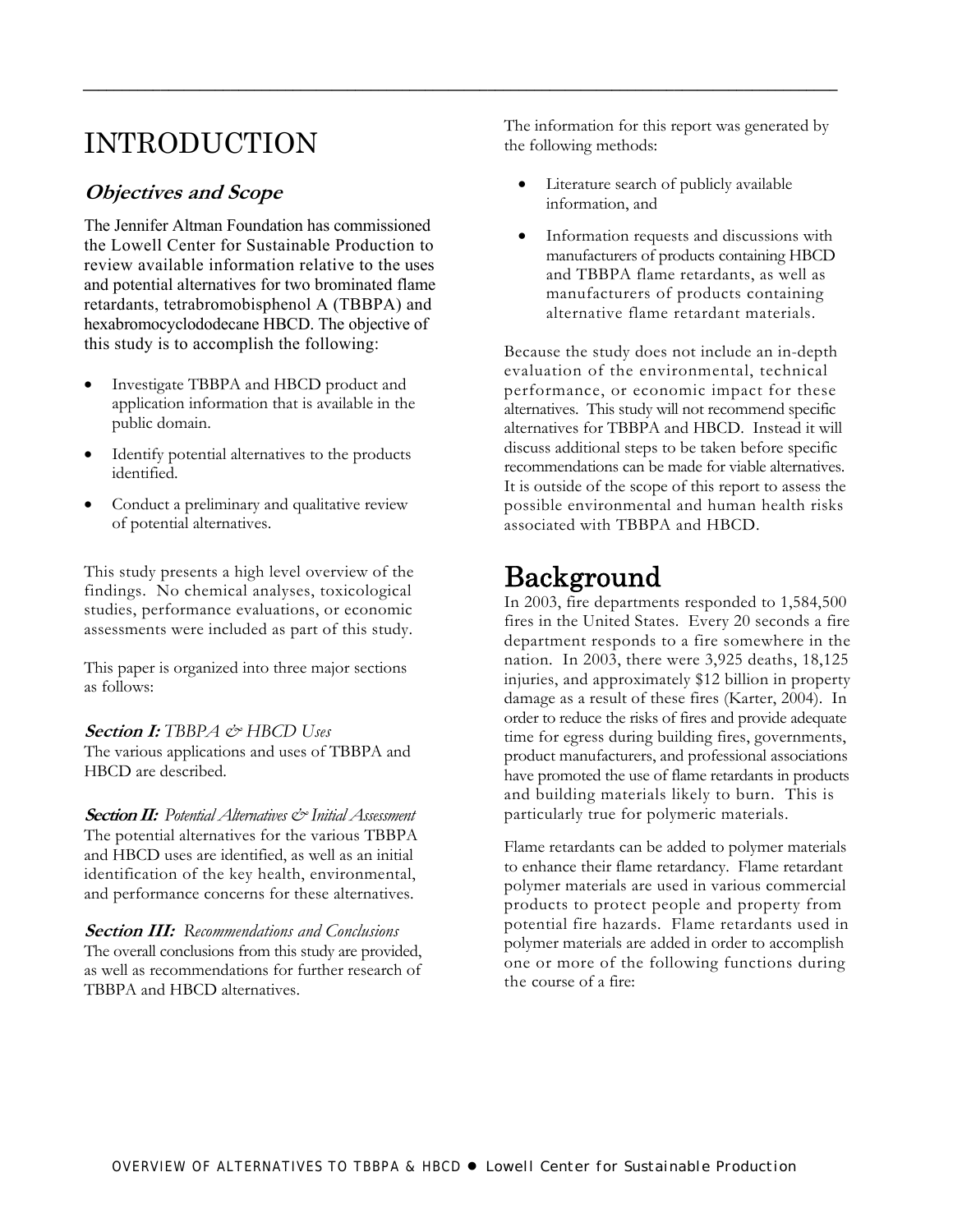Raising the ignition temperature of the polymer;

 $\mathcal{L}_\mathcal{L} = \{ \mathcal{L}_\mathcal{L} = \{ \mathcal{L}_\mathcal{L} = \{ \mathcal{L}_\mathcal{L} = \{ \mathcal{L}_\mathcal{L} = \{ \mathcal{L}_\mathcal{L} = \{ \mathcal{L}_\mathcal{L} = \{ \mathcal{L}_\mathcal{L} = \{ \mathcal{L}_\mathcal{L} = \{ \mathcal{L}_\mathcal{L} = \{ \mathcal{L}_\mathcal{L} = \{ \mathcal{L}_\mathcal{L} = \{ \mathcal{L}_\mathcal{L} = \{ \mathcal{L}_\mathcal{L} = \{ \mathcal{L}_\mathcal{$ 

- Reducing the rate of burning;
- Reducing flame spread; or
- Reducing smoke generation.

There are four main types of flame retardants used with polymeric materials:

*Inorganic*: Includes flame retardants such as antimony trioxide, alumina trihydrate, and magnesium hydroxide. When heated, the hydroxides release water vapor that helps cool the substrate and perform other flame retardant functions. Antimony trioxide is typically used as a synergist in combination with other flame retardants.

*Halogenated*: These flame retardants are primarily based on chlorine and bromine substances such as halogenated paraffins, chlorinated alicyclic compounds, and brominated aromatic compounds. These flame retardants act primarily by chemically interfering with the radical chain mechanism that occurs in the gas phase during combustion. These flame retardants prevent or delay the onset of ignition, and slow the rate of burning once a fire is initiated.

*Phosphorus-based*: These flame retardants include organophosphates, halophosphates, phosphine oxides, and red phosphorus. The flame retardancy mechanism varies depending on the polymer type and the particular phosphorus compound. These flame retardants can function in the condensed phase, the gas phase, or both phases.

*Nitrogen-based*: These flame retardants, including melamine and melamine derivatives, are often used in combination with other flame retardants.

Of particular interest for this study is the use of brominated flame retardants. Certain brominated flame retardants are persistent in the environment and have been found in the food chain, and in the bodies of animals and humans. Research has shown that one type of brominated flame retardants, polybrominated diphenyl ethers (PBDEs), is often found in various environmental media, throughout the food chain, and in human breast milk, serum, and adipose tissue. Tetrabromobisphenol A (TBBPA) and hexabromocyclododecane (HBCD) are two brominated chemicals that are used as flame retardant materials in a variety of products. These flame retardants have desirable properties, and have proven to be successful flame retardant materials during years of use for a variety of applications. For example, HBCD combines high effectiveness with very low loading levels which enable polystyrene insulation products used in the building industry to meet required flame retardancy standards, while maintaining their insulation properties.

There are several studies underway investigating the possible environmental and human health effects of TBBPA and HBCD. The OSPAR Commission's List of Chemicals for Priority Action includes both HBCD and TBBPA. (OSPAR, 2004) The OSPAR Commission was formed for the protection of the marine environment of the Northeast Atlantic. The OSPAR Commission's list identifies hazardous substances based on their persistence, bioaccumulativeness, and toxicity.

### **Global Market and General Characteristics of TBBPA and HBCD**

During 2001, the global market demand for the major brominated flame retardants was 203,790 metric tonnes. TBBPA is the most widely used brominated flame retardant, and accounted for 58.7% of total market demand of brominated flame retardants in 2001. HBCD is the third most widely used brominated flame retardant, accounting for 8.2% of total market demand in 2001. The total market demand estimated by the Bromine Science and Environmental Forum (an industry trade organization) for TBBPA, HBCD, and other major brominated flame retardants in 2001 is provided in the table below: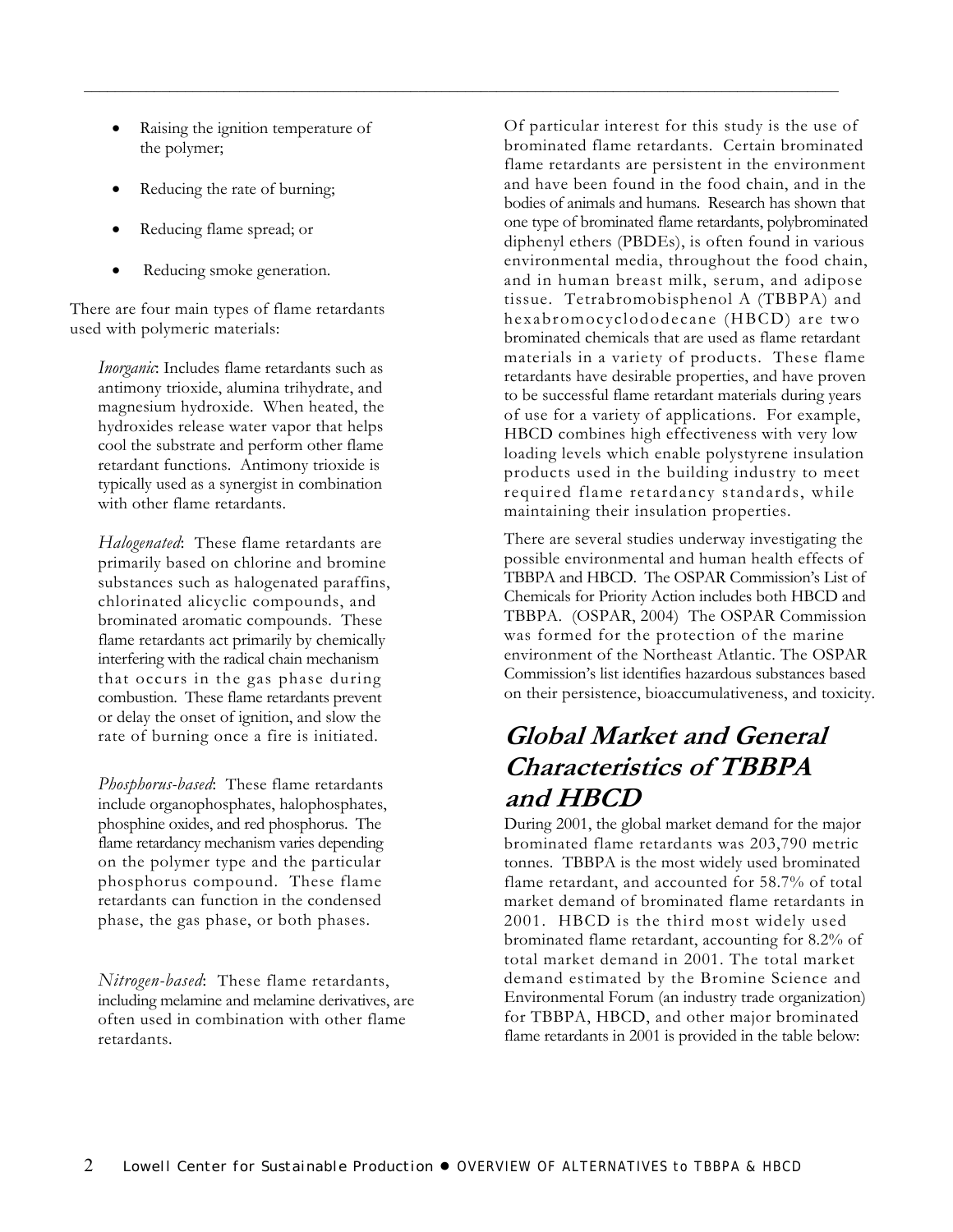| <b>Brominated Flame Retardant</b>    | <b>Market Demand</b> | <b>Percent of Total</b> |
|--------------------------------------|----------------------|-------------------------|
|                                      | (Metric Tonnes)      |                         |
| Tetrabromobisphenol A (TBBPA)        | 199,700              | 58.7%                   |
| Decabromodiphenyl ether (deca-BDE)   | 56,100               | $27.5\%$                |
| Hexabromocyclododecane (HBCD)        | 16,700               | $8.2\%$                 |
| Pentabromodiphenyl ether (penta-BDE) | 7,500                | $3.7\%$                 |
| Octabromodiphenyl ether (octa-BDE)   | 3,790                | $1.9\%$                 |
| Totals:                              | 203,790              | 100.0%                  |

Table 1: Brominated Flame Retardant Global Market Demand in 2001 (BSEF-1)

 $\mathcal{L}_\mathcal{L} = \{ \mathcal{L}_\mathcal{L} = \{ \mathcal{L}_\mathcal{L} = \{ \mathcal{L}_\mathcal{L} = \{ \mathcal{L}_\mathcal{L} = \{ \mathcal{L}_\mathcal{L} = \{ \mathcal{L}_\mathcal{L} = \{ \mathcal{L}_\mathcal{L} = \{ \mathcal{L}_\mathcal{L} = \{ \mathcal{L}_\mathcal{L} = \{ \mathcal{L}_\mathcal{L} = \{ \mathcal{L}_\mathcal{L} = \{ \mathcal{L}_\mathcal{L} = \{ \mathcal{L}_\mathcal{L} = \{ \mathcal{L}_\mathcal{$ 

### TBBPA

TBBPA is a crystalline solid and has the chemical formula:  $C_{15}H_{12}Br_4O_2$ . The configuration of the TBBPA molecule is shown in Figure 1:



TBBPA is introduced into polymer applications in either a reactive or an additive form. When TBBPA is used as an additive component, it does not become part of the polymer structure. When TBBPA is used as a reactive flame retardant, the phenolic hydroxyl group reacts covalently and the TBBPA is incorporated

into the polymer matrix.

TBBPA is most commonly used as a reactive flame retardant in epoxy resins for printed wiring boards (PWB). One study extracted and analyzed filings from a printed wiring board

made with reactive TBBPA. The study found that only 4 micrograms of TBBPA was unreacted for each gram of TBBPA used to make the printed wiring board. (Sellstrom)

TBBPA is also used as an additive flame retardant for other polymer applications such as acrylonitrile butadiene styrene (ABS). One study measured the TBBPA emissions from computer monitors containing additive TBBPA in the housing. The study found low emissions of approximately 1 ng/m3, and these emissions decreased over time. (Herrmann) TBBPA has been detected in various environmental media and is considered persistent because it meets certain standard tests for persistence.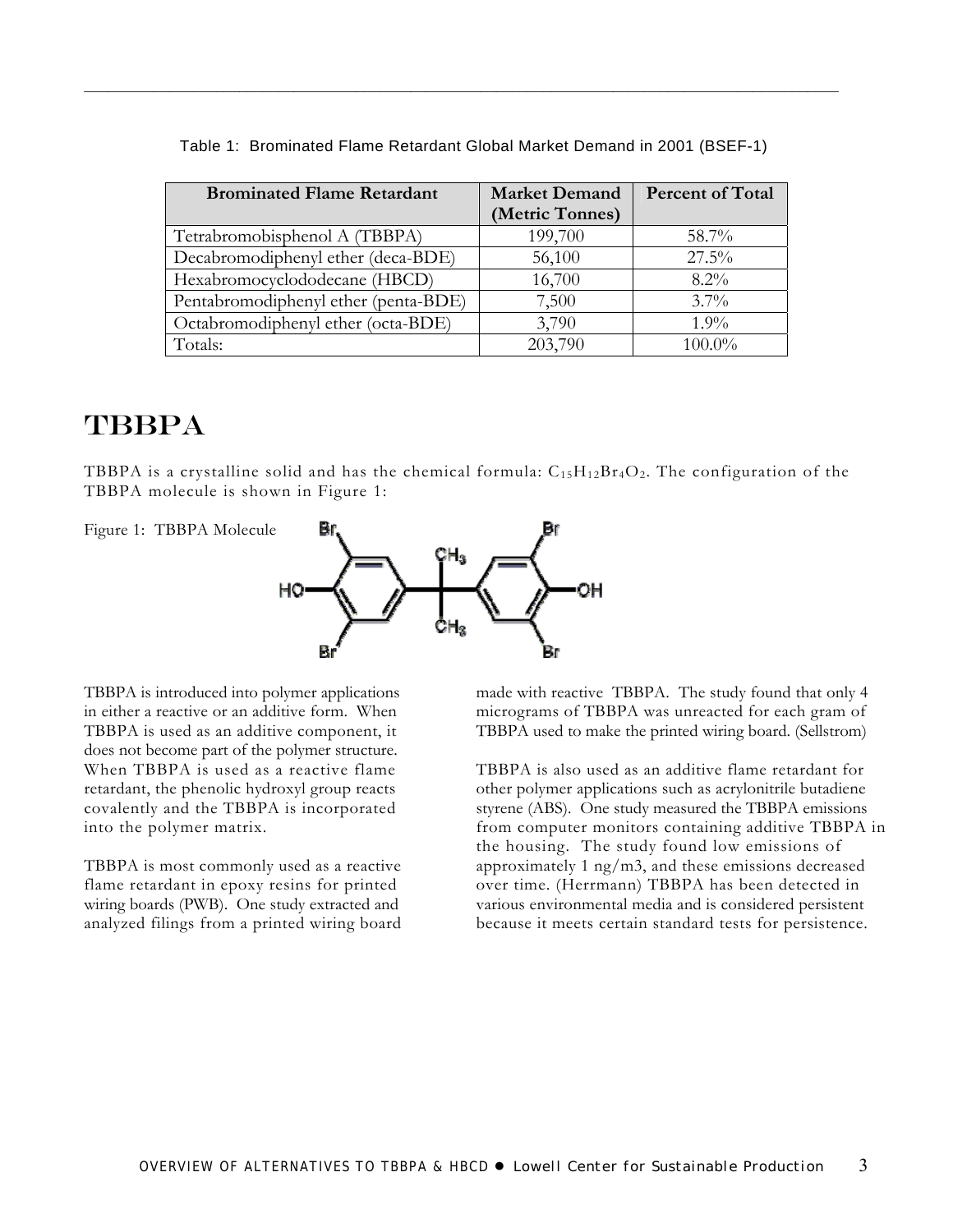| Company, Location                          | Tradename      |
|--------------------------------------------|----------------|
| Albemarle, Louisiana                       | Saytex CP-2000 |
| Dead Sea Bromine Group, New Jersey         | FR-1524        |
| Great Lakes Chemical/Chemtura, Connecticut | <b>BE-59</b>   |

The largest manufacturers of TBBPA in the United States with their trade names/product names include the following:

 $\mathcal{L}_\mathcal{L} = \{ \mathcal{L}_\mathcal{L} = \{ \mathcal{L}_\mathcal{L} = \{ \mathcal{L}_\mathcal{L} = \{ \mathcal{L}_\mathcal{L} = \{ \mathcal{L}_\mathcal{L} = \{ \mathcal{L}_\mathcal{L} = \{ \mathcal{L}_\mathcal{L} = \{ \mathcal{L}_\mathcal{L} = \{ \mathcal{L}_\mathcal{L} = \{ \mathcal{L}_\mathcal{L} = \{ \mathcal{L}_\mathcal{L} = \{ \mathcal{L}_\mathcal{L} = \{ \mathcal{L}_\mathcal{L} = \{ \mathcal{L}_\mathcal{$ 

### **HBCD**

HBCD is a colorless solid with the chemical formula:  $C_{12}H_{18}Br_6$ . The configuration of the HBCD molecule is shown in Figure 2.

The primary use of HBCD is as a flame retardant additive in expanded polystyrene (EPS) and extruded polystyrene (XPS) applications. EPS and XPS are typically used for thermal insulation foams for applications in the building and construction industry. HBCD is also used for textile and high impact polystyrene (HIPS) applications. There are four types of commercial HBCD mixtures produced, each with different melting points. All mixtures contain the isomers alpha-HBCD, beta-HBCD, and gamma-HBCD (Zegers, 2004). HBCD is a lipophilic compound with a log  $K_{ow}$  of 5.6, and is considered bioavailable and bioaccumulative based on studies of fish and fish eating animals. Figure 2: HBCD Molecule Configuration



The largest U.S. manufacturers of HBCD as well as trade names/product names include the following:

| Company, Location                                   | Tradename      |
|-----------------------------------------------------|----------------|
| Albemarle, Louisiana                                | Savtex HP-900) |
| Dead Sea Bromine Group, New Jersey                  | FR-1206        |
| Great Lakes Chemical/Chemtura, Connecticut   CD-75P |                |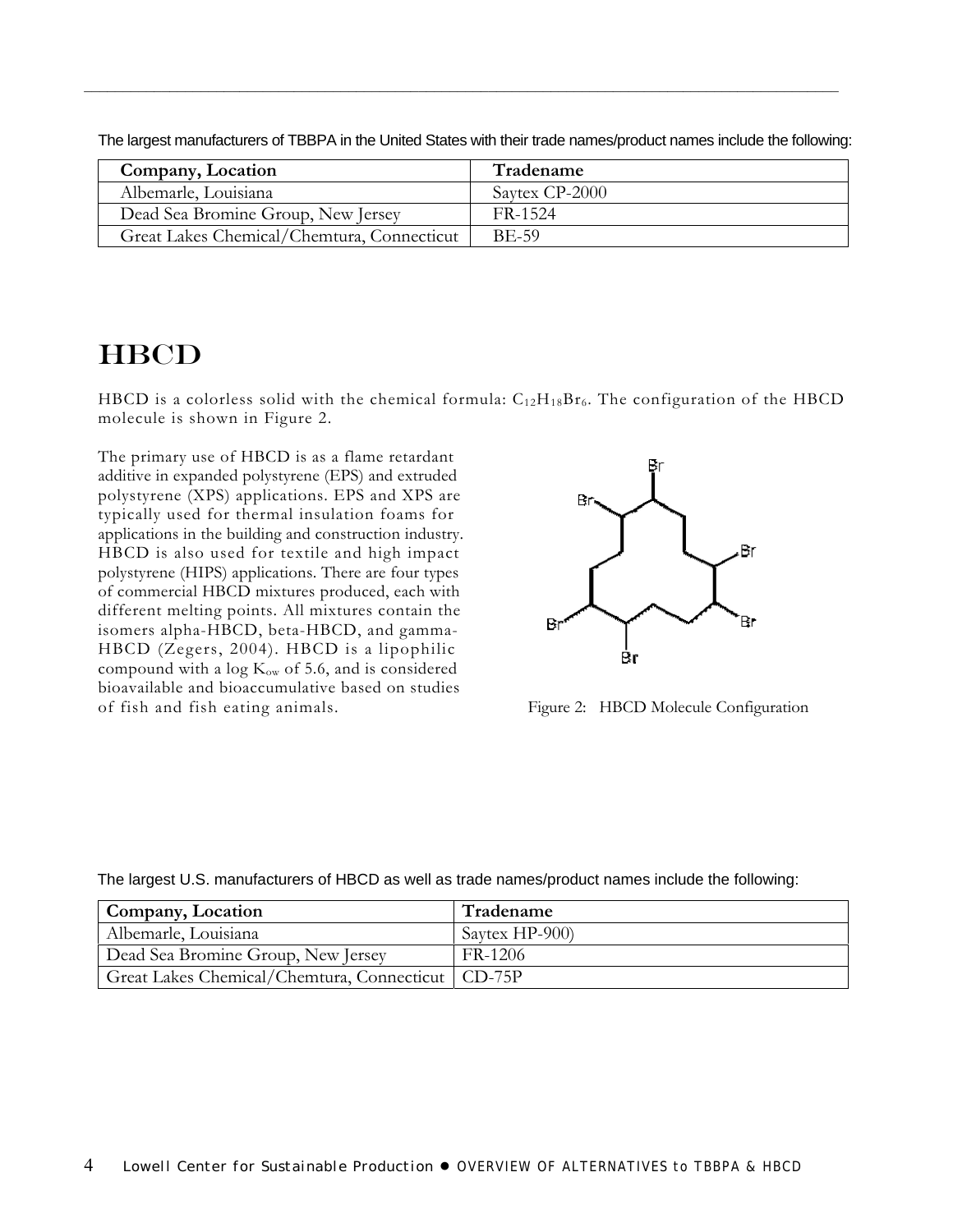### <span id="page-10-0"></span>**Section I: TBBPA and HBCD Uses**

### **TBBPA: Applications**

#### **Epoxy resin**

Epoxy resin is used for a variety of applications including encapsulation of electronic components and printed wiring board laminates. TBBPA is commonly used as a reactive flame retardant for epoxy resin applications such as printed wiring board laminates and encapsulation of electronic components. Epoxy resin applications are the primary use of TBBPA.

Epoxy resin is made from epichlorohydrin and bisphenol A. First, epichlorohydrin and bisphenol A are combined to form BPA dichlorohydrin ether. Then sodium hydroxide and BPA dichlorohydrin ether are combined to form diglycidyl ether of bisphenol A (DGEBA).

#### **Printed Wiring Boards**

During 2003 in the U.S., approximately 22 million pounds (9,979 metric tonnes) of epoxy resin was used in the manufacture of laminates for use in rigid printed wiring boards. Printed wiring boards are used in a wide variety of end-use markets as illustrated in the table below.

Due to their excellent thermal, electrical, and flame retardant properties, relatively low cost, and good processability, epoxies containing TBBPA are widely accepted as a flame retardant material in the electronics industry. It is estimated that TBBPA is used as a reactive flame retardant in more than 90% of printed wiring boards (BSEF-3, 2004). The functional reliability of PWBs made with TBBPA has been demonstrated during years of actual use.

Dow Chemical, Resolution Performance Products LLC, and Huntsman International are the leading suppliers of brominated epoxy resins. The major manufacturers of printed wiring boards using epoxy resin laminates in 2003 include:

¾ Arlon

- Dynamic Details, Inc.
- $\blacktriangleright$  Electroply, Inc.
- ¾ Hitachi
- $\triangleright$  Isola
- $\triangleright$  LG Chem
- $\triangleright$  MGC
- $\triangleright$  Nelco Products
- $\triangleright$  Polyclad Laminates
- ¾ Sumitomo Bakelite
- > TTM Technologies, Inc

| Table 2: Major End-Use Markets for Rigid     |  |
|----------------------------------------------|--|
| Printed Wiring Boards (Greiner, Elvira 2004) |  |

| <b>End-use Market</b>                            | % Use of Printed Wiring Boards |
|--------------------------------------------------|--------------------------------|
| Computers and peripherals                        | $35\%$                         |
| Communication systems                            | 20%                            |
| Automotive                                       | 15%                            |
| Consumer electronics                             | 10%                            |
| Military                                         | 10%                            |
| Other applications such as business machines and | $10\%$                         |
| industrial equipment                             |                                |
| Total                                            | $100\%$                        |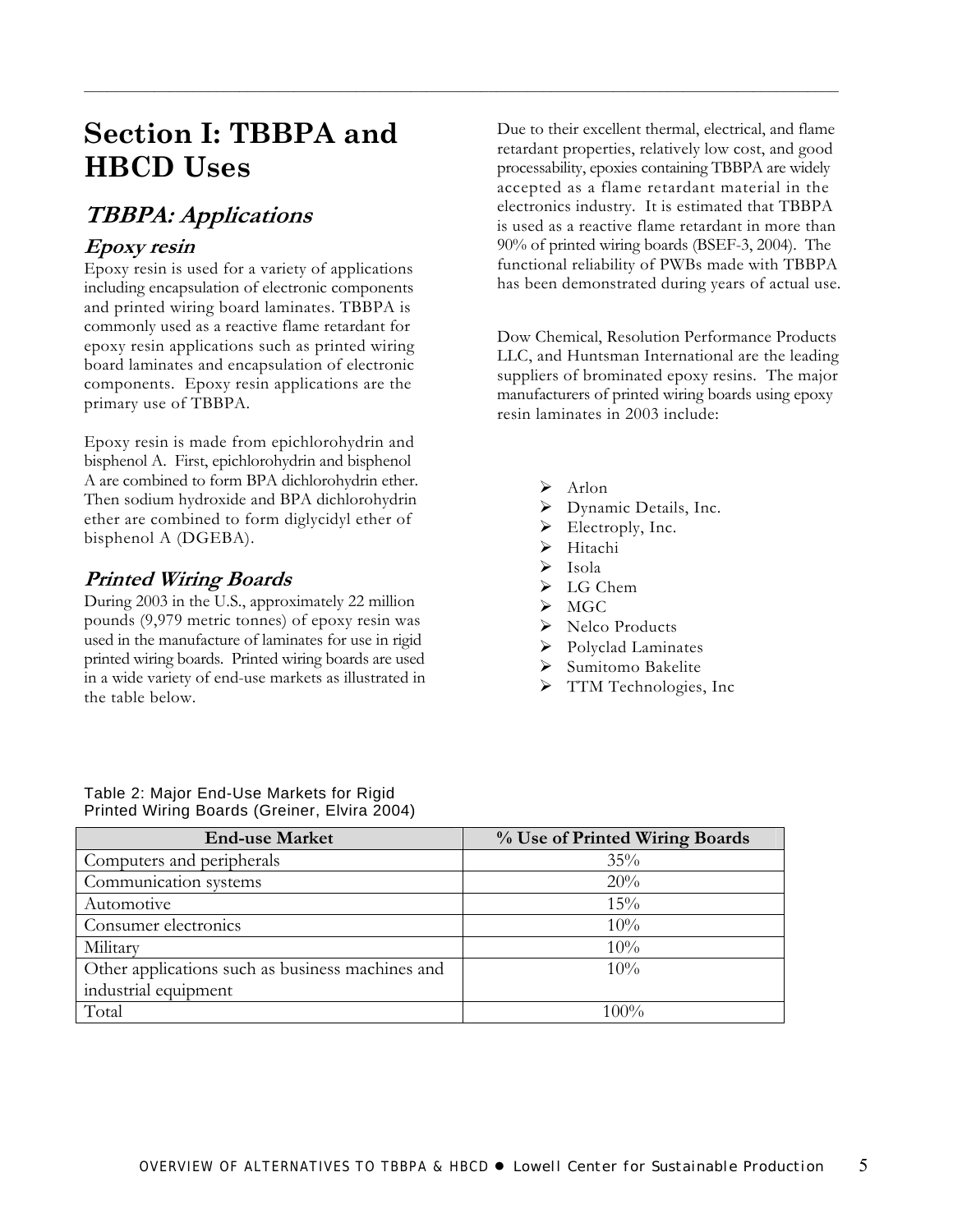#### **Electronic Component Encapsulates**

Epoxy embedding compounds are used to enclose, encapsulate, or seal an electrical or electronics component in a protective matrix. This matrix protects the component from environmental hazards such as moisture, dirt, and oxygen. The matrix can also provide enhanced mechanical strength and dielectric insulation. Approximately 12 million pounds (5,443 metric tones) of basic epoxy resins were consumed in the embedding market in 2003. There are hundreds of suppliers of epoxy embedding resins, but the major suppliers in the U.S. include Ablestik Laboratories (California) and Loctite Corporation (Connecticut).

#### **Other Applications**

TBBPA can be used as an additive flame retardant material for acrylonitrile butadiene styrene (ABS) products to meet Underwriters Laboratories (UL) 94 fire safety standards. ABS applications include various electrical and electronic equipment applications. It is estimated that ABS is used for approximately 2% of all television enclosures and for 34% of all computer monitor enclosures. (Pure Strategies, 2005) The primary flame retardants for these ABS applications are TBBPA and brominated epoxy oligomers (BEO).

TBBPA can be used as an additive flame retardant for casing materials made from high impact polystyrene (HIPS) (Leisewitz et al, 2001), and used in combination with antimony tri-oxide to provide flame retardancy. TBBPA is also used as an intermediate for the production of other brominated flame retardants such as TBBPA derivatives and brominated epoxy oligomers.

### **TBBPA: Global use**

<span id="page-11-0"></span> $\mathcal{L}_\mathcal{L} = \{ \mathcal{L}_\mathcal{L} = \{ \mathcal{L}_\mathcal{L} = \{ \mathcal{L}_\mathcal{L} = \{ \mathcal{L}_\mathcal{L} = \{ \mathcal{L}_\mathcal{L} = \{ \mathcal{L}_\mathcal{L} = \{ \mathcal{L}_\mathcal{L} = \{ \mathcal{L}_\mathcal{L} = \{ \mathcal{L}_\mathcal{L} = \{ \mathcal{L}_\mathcal{L} = \{ \mathcal{L}_\mathcal{L} = \{ \mathcal{L}_\mathcal{L} = \{ \mathcal{L}_\mathcal{L} = \{ \mathcal{L}_\mathcal{$ 

The total worldwide market demand for TBBPA in 2001 was 119,700 metric tonnes. The following table illustrates the use of TBBPA by region (BSEF-1) in 2001. The region with the highest demand for TBBPA is Asia, due to the high volume of printed wiring boards and electronics components manufactured in that region.

Total global demand for TBBPA increased over 25% in 2002 to 150,603 metric tonnes, but fell slightly in 2003 to 145,113 metric tonnes. (BSEF-1)

| Region            | <b>Market Demand</b> | Percentage |
|-------------------|----------------------|------------|
|                   | (metric tonnes)      | of Total   |
| Asia              | 89,400               | 74.7%      |
| Americas          | 18,000               | $15.0\%$   |
| Europe            | 11,600               | $9.7\%$    |
| Rest of the World | 600                  | $0.5\%$    |
| Total             | 119,700              | 100%       |

Table 3: TBBPA Market Demand by Region (BSEF-1)

### **TBBPA: TRI Reporting**

The U.S. Toxics Release Inventory (TRI) has provided annual release data for TBBPA used in manufacturing since the chemical was first listed in 2000. The reporting threshold is 100 pounds (45.5 kilograms). The following table depicts the total on and off-site disposal or other releases of TBBPA in the U.S.

|      |                              | Table 4: TBBPA Annual Releases (TRI) |
|------|------------------------------|--------------------------------------|
| Year | <b>Total Annual Releases</b> | % Change from Previous               |
|      | of TBBPA (lbs.)              | Year                                 |
| 2000 | 794,981                      | Not applicable                       |
| 2001 | 876,340                      | $10.2\%$                             |
| 2002 | 1,054,297                    | 20.3%                                |
| 2003 | 643,250                      | 39.0%                                |

Table 4: TBBPA Annual Releases (TRI)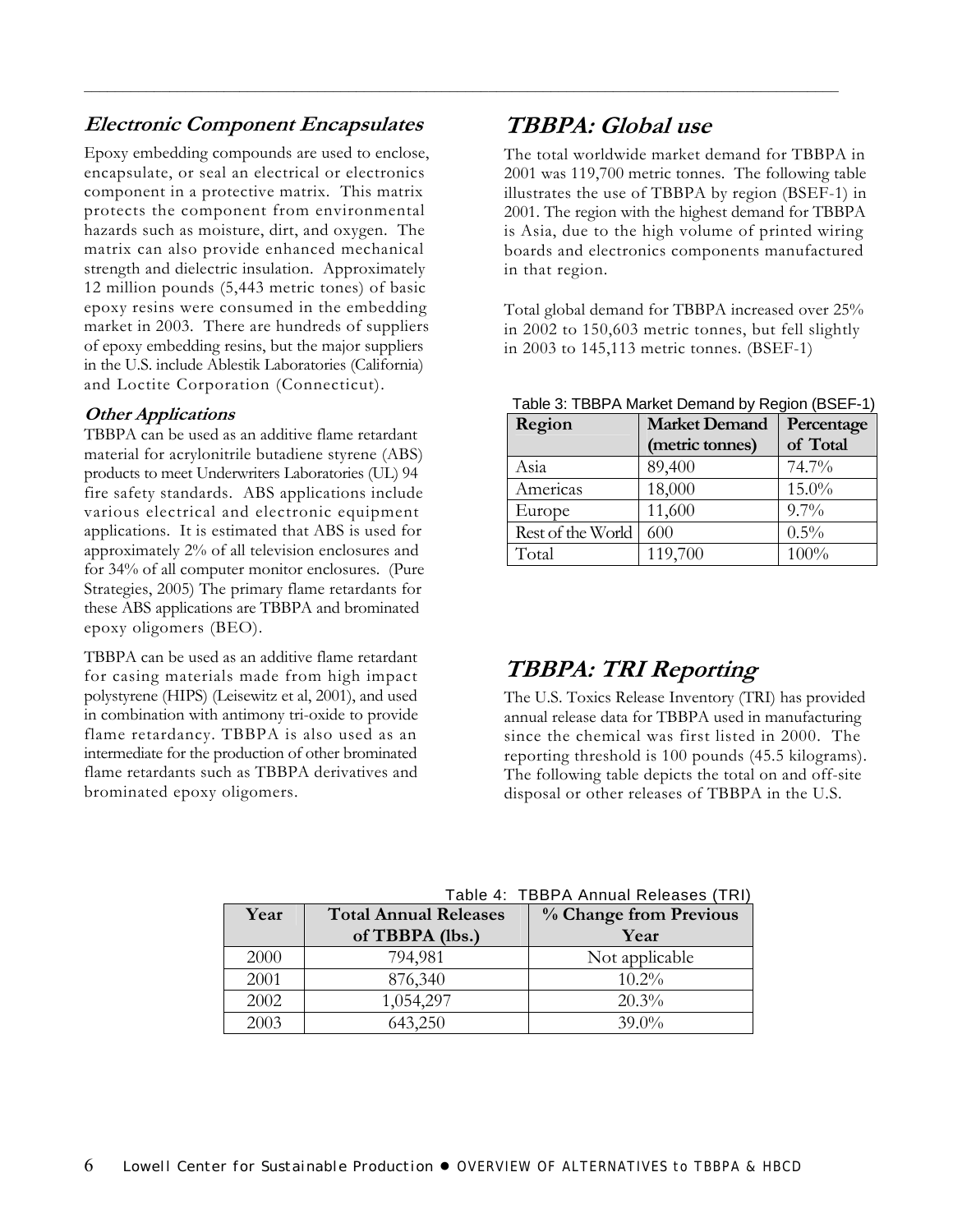In 2003, 48 facilities in the U.S. reported releases of TBBPA. The following table shows the reported releases and the Standard Industrial Codes (SIC) from all facilities that released more than one thousand pounds (454.5 kilograms) of TBBPA. These facilities are involved in manufacturing either TBBPA, printed wiring boards, or materials for encapsulating electronics components.

 $\mathcal{L}_\mathcal{L} = \{ \mathcal{L}_\mathcal{L} = \{ \mathcal{L}_\mathcal{L} = \{ \mathcal{L}_\mathcal{L} = \{ \mathcal{L}_\mathcal{L} = \{ \mathcal{L}_\mathcal{L} = \{ \mathcal{L}_\mathcal{L} = \{ \mathcal{L}_\mathcal{L} = \{ \mathcal{L}_\mathcal{L} = \{ \mathcal{L}_\mathcal{L} = \{ \mathcal{L}_\mathcal{L} = \{ \mathcal{L}_\mathcal{L} = \{ \mathcal{L}_\mathcal{L} = \{ \mathcal{L}_\mathcal{L} = \{ \mathcal{L}_\mathcal{$ 

| Company            | Facility     | Total           | <b>SIC</b> | <b>SIC Description</b>          |
|--------------------|--------------|-----------------|------------|---------------------------------|
|                    | Location     | <b>Releases</b> |            |                                 |
|                    |              | (lbs.)          |            |                                 |
| Albemarle          | Columbia, AR | 417,660         | 2819,      | Industrial inorganic chemicals  |
| Corp.              |              |                 | 2869       | Industrial organic chemicals    |
| <b>Great Lakes</b> | Union, AR    | 214,658         | 2819,      | Industrial inorganic chemicals  |
| Chemical           |              |                 | 2869       | Industrial organic chemicals    |
| Henkel Corp.       | Cattaraugus, | 5,079           | 3087       | Custom compound purchased resin |
|                    | NY           |                 |            |                                 |
| Isola              | Maricopa, AZ | 3,833           | 3679       | Electronic components           |

Table 5: Facility Releases of TBBPA in 2002 (TRI)

### **HBCD: Applications Expanded Polystyrene and Extruded Polystyrene**

The primary use of HBCD is as a flame retardant material in expanded polystyrene (EPS) and extruded polystyrene (XPS) products. HBCD can be used in combination with dicumylperoxide for these applications. EPS and XPS are used for thermal insulation boards and laminates for sheathing products for use in the building and construction industry. In most cases, the polystyrene foam is laminated to another material in sheet form and sometimes is also used in combination with fiberglass. These foams can be used for roofing insulation products, wall insulation, cold storage, garage door insulation, foundation insulation, and exterior siding underlay.

EPS is derived mainly from styrene monomer and expanded to form a cellular structure of closed cells. Pentane is used as the blowing agent to expand the polystyrene into EPS. EPS is comprised of 98% air by volume. EPS is available with or without the flame retardant HBCD. If HBCD is used, it constitutes approximately 0.5% of the final product by weight (EUMEPS-1, 2002)

There are numerous properties that are important for evaluating the performance of foam used for thermal insulation. These properties include density, thermal resistance (R- Value), compressive resistance, flexural strength, water vapor permeance, water absorption, dimensional stability, maximum use temperatures, and fungus/bacterial resistance.

The use of HBCD is advantageous in EPS and XPS applications because it has high effectiveness for flame retardancy and requires low loading levels. This helps to maintain the thermal insulation and other properties of EPS and XPS products. The forecast for U.S. consumption of polystyrene in building and construction applications is illustrated in the following table.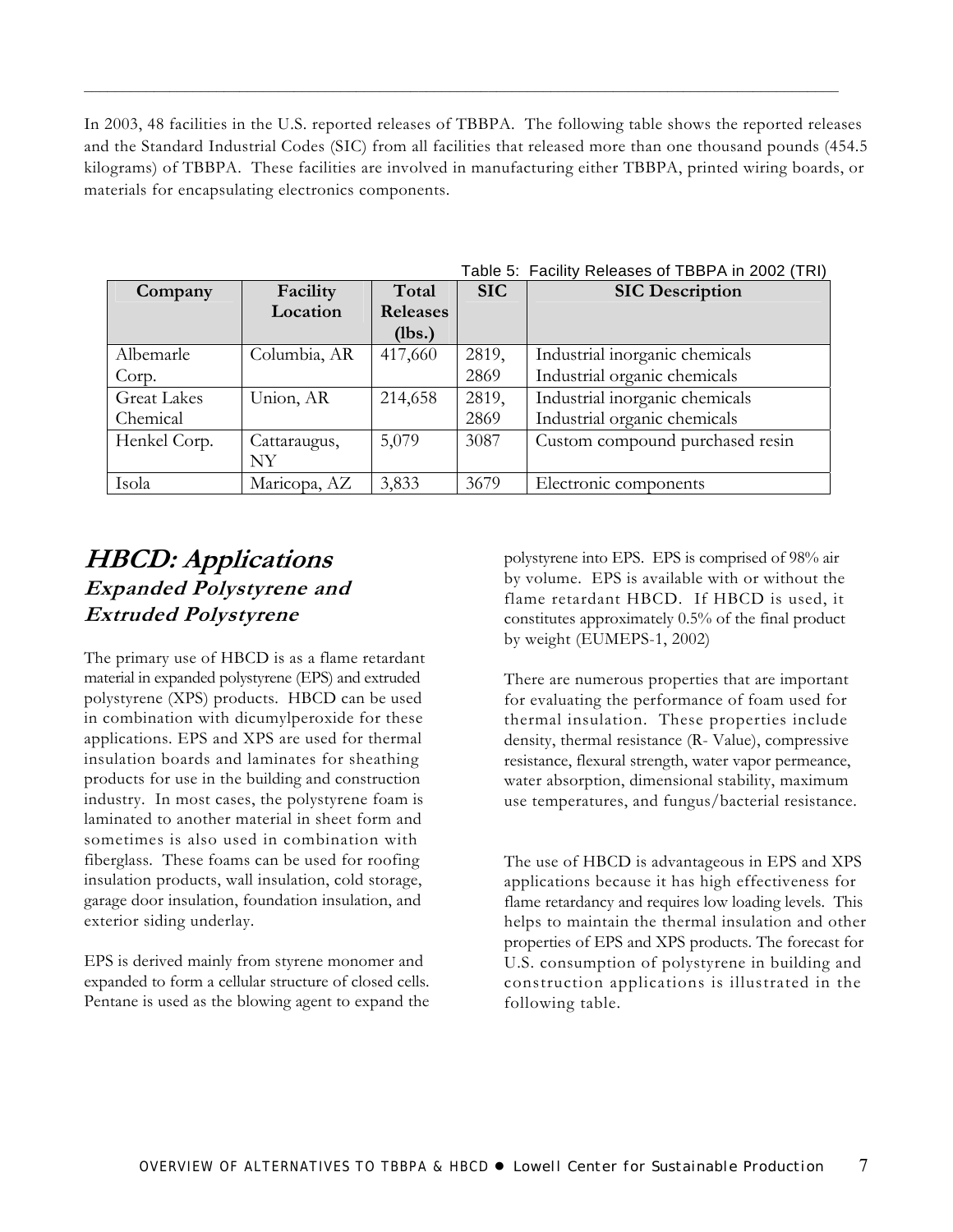| <b>Material</b>              | <b>2000</b><br>(millions of | 2005<br>(millions of | <b>Average Annual Growth Rate</b><br>$(2000 - 2005)$ |
|------------------------------|-----------------------------|----------------------|------------------------------------------------------|
|                              | pounds)                     | pounds)              |                                                      |
| XPS foam board and sheathing | 140                         | 160                  | $2.7\%$                                              |
| XPS architectural moldings   |                             |                      | $1.4\%$                                              |
| EPS board and sheathing      | 420                         | 485                  | $2.9\%$                                              |

<span id="page-13-0"></span> $\mathcal{L}_\mathcal{L} = \{ \mathcal{L}_\mathcal{L} = \{ \mathcal{L}_\mathcal{L} = \{ \mathcal{L}_\mathcal{L} = \{ \mathcal{L}_\mathcal{L} = \{ \mathcal{L}_\mathcal{L} = \{ \mathcal{L}_\mathcal{L} = \{ \mathcal{L}_\mathcal{L} = \{ \mathcal{L}_\mathcal{L} = \{ \mathcal{L}_\mathcal{L} = \{ \mathcal{L}_\mathcal{L} = \{ \mathcal{L}_\mathcal{L} = \{ \mathcal{L}_\mathcal{L} = \{ \mathcal{L}_\mathcal{L} = \{ \mathcal{L}_\mathcal{$ 

Table 6: U.S. Consumption of Polystyrene in Building and Construction (Ring, 2001)

EPS is a versatile material that performs well in many building applications. EPS can be used for not only insulation, but also for providing a moisture barrier, protection against damage from freezing, providing a stable fill material, and creating high-strength composite materials.

EPS bead board is cut from molded blocks and is usually provided at a density of  $1 - 2$  pounds  $(0.45 -$ 0.91 kilograms) per cubic foot. The major EPS board manufacturers in the U.S. include:

- CelloFoam North America Inc.
- Atlas Roofing
- Insulfoam Corp.
- BASF

The key performance requirements for EPS bead board include density, R-value (resistance to heat flow), compressive strength, flexural strength, water vapor transmission rate, water absorption, and oxygen index.

Extruded polystyrene (XPS) foam board is typically supplied in densities from 1.8 to 2.0 pounds (0.82 – 0.91 kilograms) per cubic foot. XPS foam board is used primarily for roofing and various architectural molding applications in the building and construction industry. The major manufacturers of XPS foam board in the U.S. are Dow Chemical Company, Owens-Corning, and BASF.

**Other Applications**<br>HBCD can be used for textile backcoating. It is mainly used for upholstery furniture in order to meet the strict fire safety standards in place in the United Kingdom and California. It is also used for

upholstery seating in transportation vehicles, draperies, and wall coverings. HBCD is used in combination with antimony trioxide for textile back coatings. HBCD is also sometimes used as a flame retardant in High Impact Polystyrene (HIPS) for electrical and electronic appliances such as audio-visual equipment, as well as for certain wire and cable applications.

#### **HBCD: Global Use**

The total worldwide market demand for HBCD in 2001 was 16,700 metric tonnes. The following table illustrates the use of HBCD by region (BSEF-1).

| Region      | <b>Market Demand</b><br>(metric tonnes) | Percentage<br>of Total |
|-------------|-----------------------------------------|------------------------|
| Europe      | 9,500                                   | 56.9%                  |
| Asia        | 3,900                                   | 23.3%                  |
| Americas    | 2,800                                   | 16.8%                  |
| Rest of the | 500                                     | $3.0\%$                |
| World       |                                         |                        |
| Total       | 16,700                                  | 100%                   |

Table 7: HBCD Market Demand by Region (BSEF-1)

Total global demand for HBCD increased over 28% in 2002 to 21,447 metric tonnes, and rose again slightly in 2003 to 21,951 metric tonnes. (BSEF-1)

### **HBCD: TRI Reporting**

HBCD is not a listed chemical for the U.S. Toxics Release Inventory (TRI) program, and therefore there is no release data available.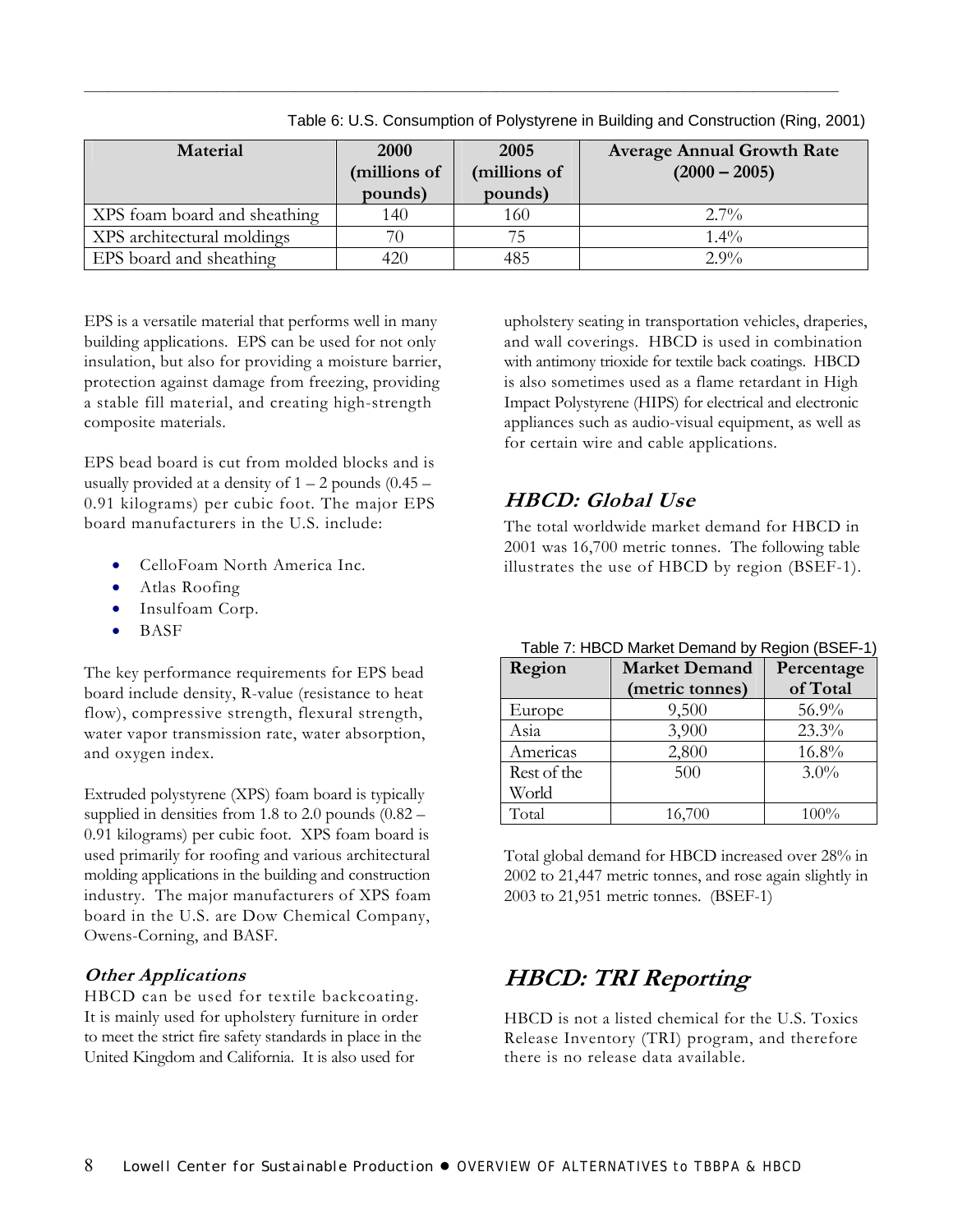### **Section II: Potential Alternatives & Initial Assessment**

There is a range of approaches available to reduce the use of TBBPA and HBCD in various applications. These approaches can be grouped into the following three categories:

- **A.** *Flame Retardant Substitution*: This approach involves identifying a drop-in chemical substitute for TBBPA and HBCD. The drop-in chemical would ideally be cost and performance comparable to TBBPA and HBCD. It is the simplest approach because it typically does not require changes to the polymer material or to the design of the product. This change could be implemented by the polymer processor or compounder.
- **B.** *Resin/Material Substitution*: This approach involves changing the resin system, for example, from ABS to HIPS, while also changing the chemical used as the flame retardant. This is a more complex approach than simple flame retardant substitution because it has a greater effect on overall product cost and performance. This change could be implemented by the polymer processor/compounder or the endproduct manufacturer.
- **C.** *Product Redesign*: This approach involves changes to the actual product design to minimize or eliminate the need for flame retardant chemicals. Examples of product redesign include using fire barrier material, as well as separating or reducing the source of heat from the product. This change could be implemented by the end-product manufacturer.

This report will focus on the first two approaches when identifying potential alternatives for TBBPA and HBCD.

#### **Alternatives to TBBPA: Epoxy Resin for PWB Laminate**

<span id="page-14-0"></span> $\mathcal{L}_\mathcal{L} = \{ \mathcal{L}_\mathcal{L} = \{ \mathcal{L}_\mathcal{L} = \{ \mathcal{L}_\mathcal{L} = \{ \mathcal{L}_\mathcal{L} = \{ \mathcal{L}_\mathcal{L} = \{ \mathcal{L}_\mathcal{L} = \{ \mathcal{L}_\mathcal{L} = \{ \mathcal{L}_\mathcal{L} = \{ \mathcal{L}_\mathcal{L} = \{ \mathcal{L}_\mathcal{L} = \{ \mathcal{L}_\mathcal{L} = \{ \mathcal{L}_\mathcal{L} = \{ \mathcal{L}_\mathcal{L} = \{ \mathcal{L}_\mathcal{$ 

In selecting an epoxy resin laminate for printed wiring boards, several properties need to be considered including thermal, mechanical, electrical, and other properties. Some of the key performance requirements for epoxy laminate applications are listed below.

*Thermal properties:* glass transition temperature (Tg), degradation temperature, and delamination temperature.

*Mechanical properties:* flexural strength, flexural modulus, coefficient of thermal expansion (CTE), tensile strength, Young's modulus, Poisson's ratio, peel strength, and z-axis expansion.

*Electrical properties:* surface resistivity, volume resistivity, insulation resistance, dielectric constant, and dissipation factor.

*Other properties:* flame resistance and water absorption.

The acceptable values and relative importance of these properties is determined by the particular design requirements (e.g. board thickness), processing capabilities (e.g. multiple lamination cycles), and performance requirements (e.g. extended thermal cycling) for each printed wiring board application. For example, it is desirable for surface mount PWB designs to have a coefficient of thermal expansion (CTE) of the laminate similar to the CTE for the components in order to minimize strain on solder joints. Therefore, the ideal properties will vary by application. The flame retardant material can have an effect on many of these properties.

In addition, there are industry-wide market and regulatory forces that further determine the importance of various properties. For example, in January 2003, the European Union (EU) published the Restriction of the use of certain Hazardous Substances in electrical and electronic equipment (RoHS). The Directive does not restrict the use of TBBPA, although it may have indirect effects. For instance, the Directive has been a primary driver for a global movement toward lead-free electronics assembly.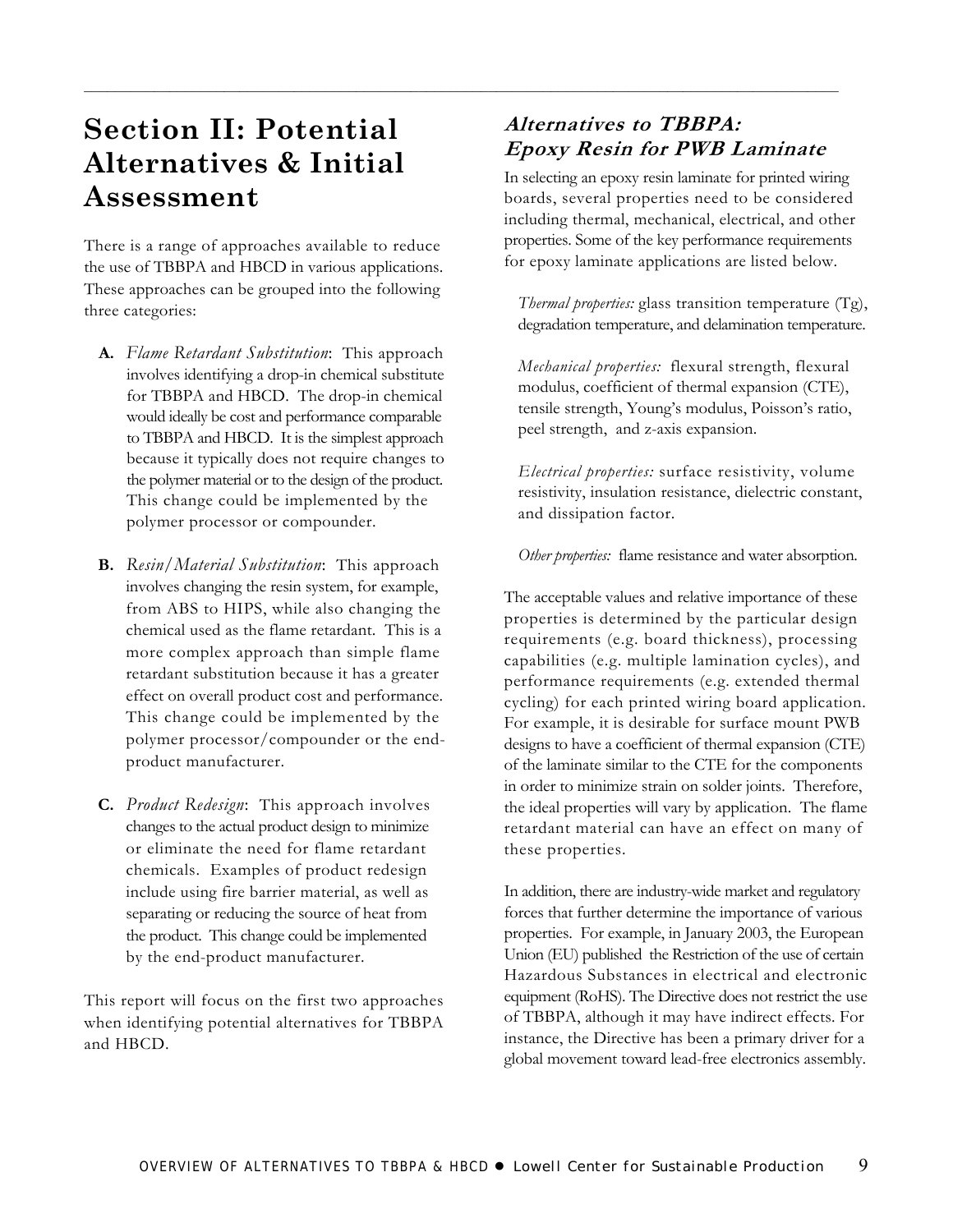The RoHS directive prohibits products that contain lead to be sold in the EU after July 2006, unless the use is specifically exempted. The electronics industry is currently working to transition from lead to lead-free soldering materials to meet the RoHS requirements. Since the leadfree alloys used to replace lead have higher melting temperatures, there is a need to select laminate materials that perform well under higher operating temperature. For lead-free applications, properties such as glass transition temperature, degradation temperature, and coefficient of thermal expansion are critical.

Fire safety standards in the U.S. for electronics products are developed by the Underwriter's Laboratory (UL). UL has developed several performance standards for electronics products and components regarding their resistance to ignition and flame propagation. The chief fire safety standards for electronic enclosures are the UL 94 component standards. The UL 94 Tests for Flammability of Plastic Materials for Parts in Devices and Appliances is the relevant standard for printed wiring boards. The UL 94 component standards range from UL94 HB (the lowest standard), which involves a horizontal burn, to successively more stringent vertical burning tests (Class UL 94 V-2, V-1, V-0 and 5V).

There are several National Electrical Manufacturers Association (NEMA) classes of fire retardant laminate materials used for printed wiring boards. For example, FR-1 is made from a phenolic resin with paper reinforcement. FR-4 is made from an epoxy resin with glass cloth reinforcement. FR-4 printed wiring boards are widely used in the electronics industry. In general, when using TBBPA alternatives for printed wiring boards it is a challenge to achieve the UL 94 V-0 rating for FR-4 type printed wiring boards because thermal stability, moisture resistance, and other properties may be compromised. In addition, the potential alternatives are typically more expensive.

#### A. Flame Retardant Substitutes

#### **Alternative Brominated Compounds**

TBBPA is the only brominated flame retardant that has significant use in epoxy resin printed wiring boards. Brominated chemicals other than TBBPA are commercially available as flame retardant materials for epoxy resin printed wiring boards. However, further research is required to determine if these other brominated chemicals are practical and reliable alternatives for TBBPA. For example Great Lakes

Chemical supplies a flame retardant product, Model PH-73FF. This product contains 2,4,6-tribromophenol and can be used for epoxy circuit board applications.

#### **Key Health, Environmental, and Performance Concerns**

2, 4, 6-tribromophenol is considered a toxic substance by the oral route of administration, but not considered toxic by the dermal or inhalation routes (Great Lakes Chemical 2002).

#### **Red Phosphorus**

 $\mathcal{L}_\mathcal{L} = \{ \mathcal{L}_\mathcal{L} = \{ \mathcal{L}_\mathcal{L} = \{ \mathcal{L}_\mathcal{L} = \{ \mathcal{L}_\mathcal{L} = \{ \mathcal{L}_\mathcal{L} = \{ \mathcal{L}_\mathcal{L} = \{ \mathcal{L}_\mathcal{L} = \{ \mathcal{L}_\mathcal{L} = \{ \mathcal{L}_\mathcal{L} = \{ \mathcal{L}_\mathcal{L} = \{ \mathcal{L}_\mathcal{L} = \{ \mathcal{L}_\mathcal{L} = \{ \mathcal{L}_\mathcal{L} = \{ \mathcal{L}_\mathcal{$ 

Red phosphorus is a relatively stable form of phosphorus that is commercially available as a powder with added stabilizers. It is very effective as a flame retardant, and can be used in combination with alumina trihydrate or magnesium hydroxide. For example, Italmatch Chemicals provides red phosphorus products, Model 70450 and 71450. These products can be used for electronics applications and must be combined with aluminum hydroxide.

#### **Key Health, Environmental, and Performance Concerns**

Red phosphorus is typically available in a powder form. The powder is highly flammable and is difficult to handle until it is incorporated into the plastic. There is also the slow attack of moisture on red phosphorus that generates traces of phosphine and corrosive phosphorus acids. Red phosphorus is toxic to aquatic organisms. Although unlikely, red phosphorus can be acutely toxic if contaminated with yellow phosphorus (Weil, 2004).

#### **Other Phosphorus Based Compounds**

Several phosphorus based compounds have been used as additive or reactive flame retardants for epoxy resins. For example, dihydrooxaphosphaphenanthrene (DOPO) has been used as a flame retardant for certain types of printed wiring boards. This is a cyclic hydrogenphosphinate made from o-phenylphenol and phosphorus trichloride. Isola makes a DURAVER product that is a phosphorus modified epoxy resin, and also utilizes metal hydroxides. Manufacturers often list their products as containing phosphorus based chemicals, without disclosing the exact chemical name. The following table illustrates examples of commercially available products containing phosphorus compounds.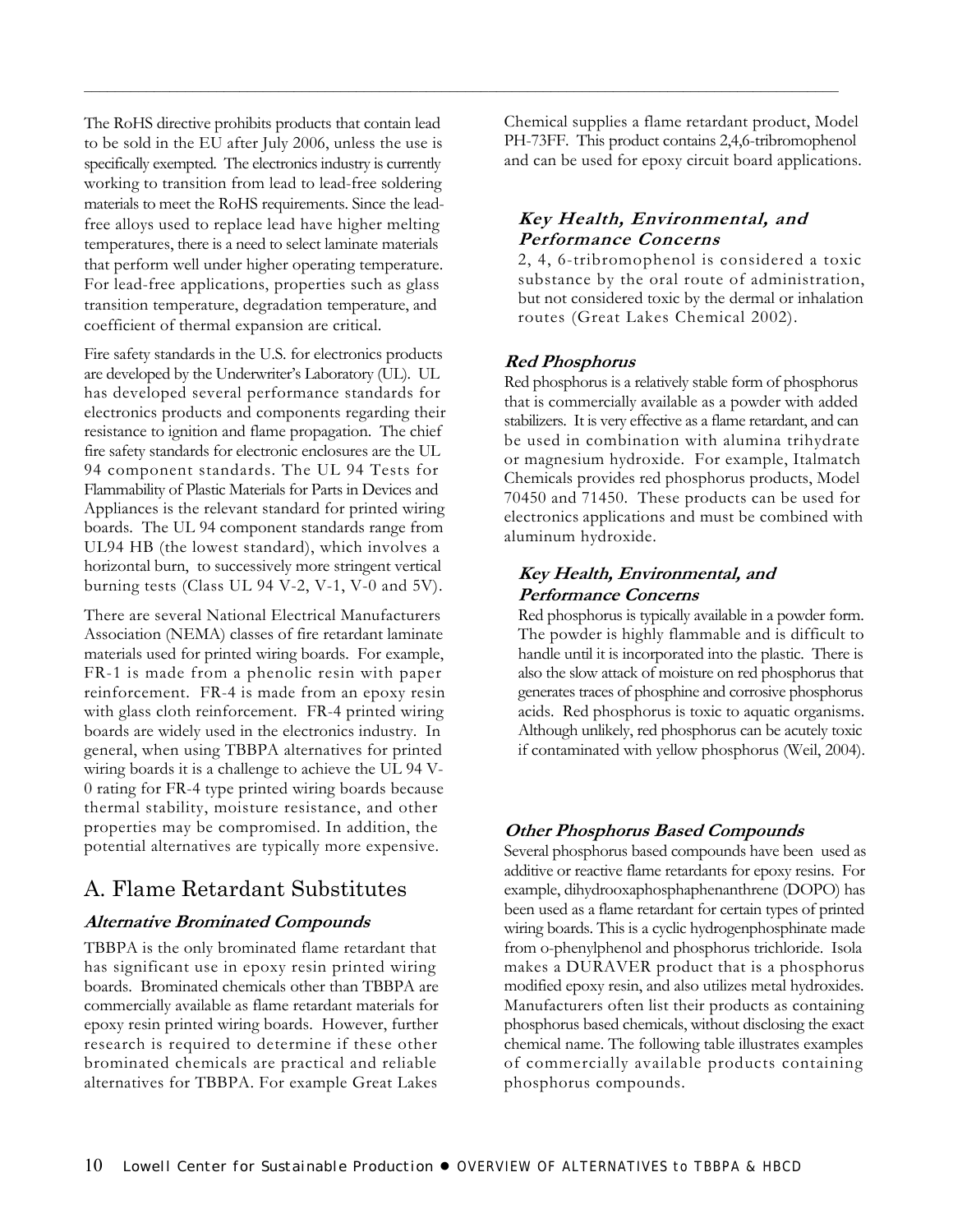#### Table 8: Manufacturers of Phosphorus Based Printed Wiring Boards Epoxies

| Manufacturer | Model             | <b>Properties</b>    | <b>Applications</b>                          |
|--------------|-------------------|----------------------|----------------------------------------------|
| Akzo Nobel   | Fyrol PMP         | Thermal stability to | FR-4 Laminates                               |
|              |                   | 300 degrees C        |                                              |
| Isola        | DURAVER-E-        | Has a higher time to | FR-4 Laminates                               |
|              | Cu quality 156    | delamination than    |                                              |
|              |                   | standard FR-4. Tg    |                                              |
|              |                   | $= 160$ degrees C.   |                                              |
| Park/Nelco   | N4000-7 EF        | $Tg = 165$ degrees C | Lead-free assemblies, Fine Line Multilayers, |
|              |                   | <b>UL 94 V-0</b>     | Automotive Electronics, Wireless             |
|              |                   | Thermal stability    | Communications, Telecommunications           |
|              |                   | Moisture resistance  |                                              |
| Park/Nelco   | High Speed EF     | $Tg = 180$ degrees C | Anticipated to be available in $Q3/Q4 2005$  |
|              |                   |                      | timeframe                                    |
| Polyclad     | <b>PCL-HF-541</b> | $Tg = 145$ degrees C | Multilayer printed wiring boards             |
| Laminates    | Laminate          |                      |                                              |
| Polyclad     | <b>PCL-HF-571</b> | $Tg = 165$ degrees C | Multilayer printed wiring boards             |
| Laminates    | Laminate          |                      |                                              |

 $\mathcal{L}_\mathcal{L} = \{ \mathcal{L}_\mathcal{L} = \{ \mathcal{L}_\mathcal{L} = \{ \mathcal{L}_\mathcal{L} = \{ \mathcal{L}_\mathcal{L} = \{ \mathcal{L}_\mathcal{L} = \{ \mathcal{L}_\mathcal{L} = \{ \mathcal{L}_\mathcal{L} = \{ \mathcal{L}_\mathcal{L} = \{ \mathcal{L}_\mathcal{L} = \{ \mathcal{L}_\mathcal{L} = \{ \mathcal{L}_\mathcal{L} = \{ \mathcal{L}_\mathcal{L} = \{ \mathcal{L}_\mathcal{L} = \{ \mathcal{L}_\mathcal{$ 

#### **Key Health, Environmental, and Performance Concerns**

The Institute of Microelectronics conducted a comparison of standard FR-4 laminates versus phosphorus based halogen-free FR-4 laminates. The focus of the study was on moisture sensitivity performance. Low moisture absorption is a desirable laminate property for environmental stability and enhanced reliability. The results of this study indicate that phosphorus based laminates absorb more than two times as much moisture as conventional laminates (Rajoo, 2002). While no significant health or environmental issues were identified for these compounds, aquatic toxicity is a likely problem for certain other phophorus compounds.

#### **Metal Hydroxides:**

Aluminum hydroxide is the largest volume flame retardant used in the world. It is commonly referred to as alumina trihydrate (ATH), and its chemical formula is Al(OH)3. When heated to 220 degrees C, ATH decomposes into 66% alumina and 34% water. This irreversible process helps make ATH an effective flame

retardant.. High loadings of ATH (combined with other flame retardant materials) and sometimes magnesium hydroxide, Mg(OH)2, have been used as alternatives to TBBPA.

To be effective as a flame retardant, ATH has to be used in high loadings, typically 40% to 60% by weight. ATH is relatively low in cost. However, there can be processing issues during the laminating process because of the high viscosity and aggregation of the filler. Consequently, microstructural defects may remain in the printed wiring board, thereby increasing moisture absorption and decreasing mechanical strength. Hitachi has improved the thermal stability of formulations of ATH above 20% by weight by adding polysiloxanes (Weil, 2004).

Magnesium hydroxide undergoes an endothermic reaction that releases its water at approximately 330 degrees C. Therefore, it can be used when processing temperatures are too high for use of ATH. The following table provides examples of commercially available flame retardant products containing metal hydroxides.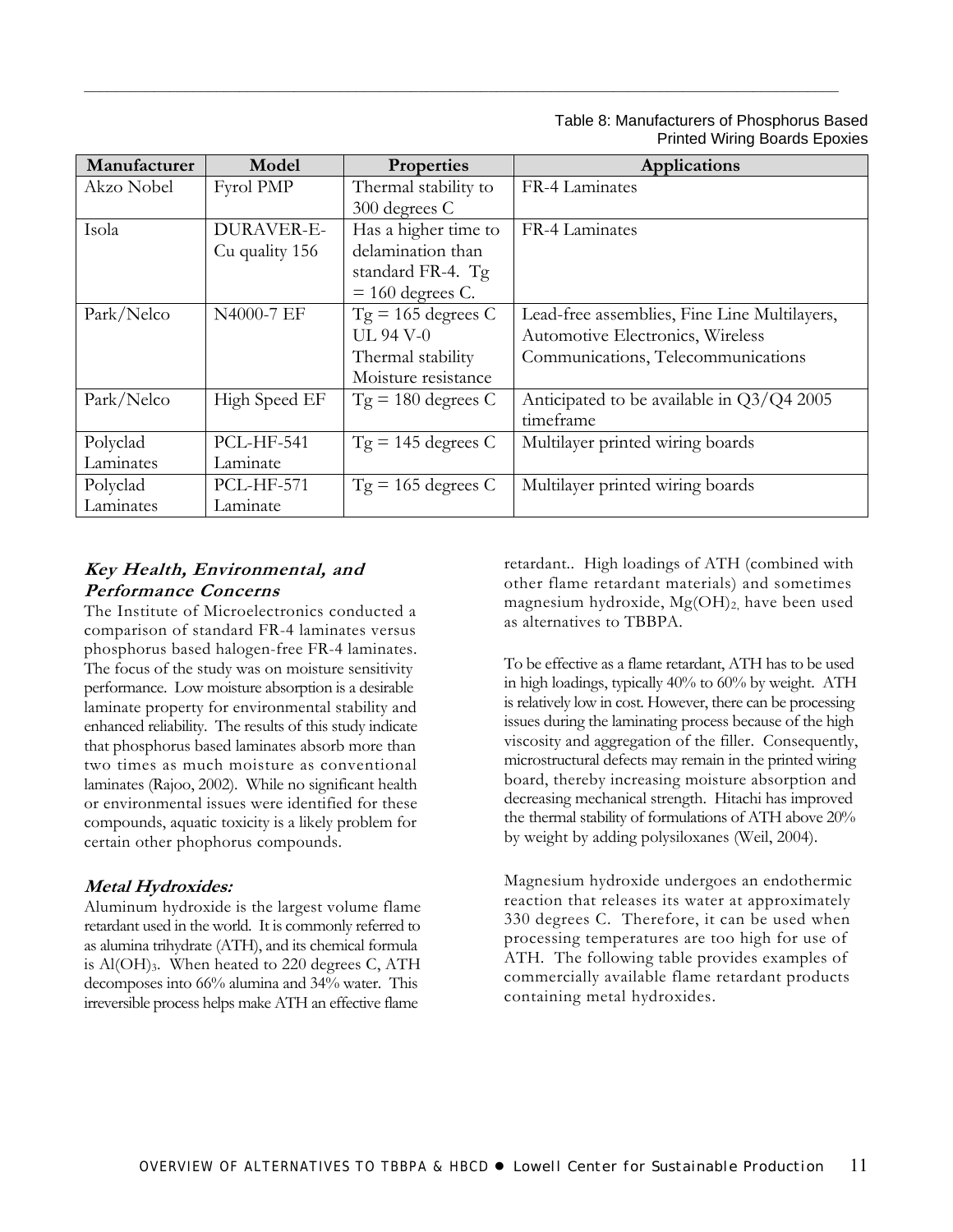| Model                 | <b>Properties</b>   | <b>Applications</b>           |
|-----------------------|---------------------|-------------------------------|
| Martinal TS-601,      | Increased thermal   | CEM-3 and FR-4 printed wiring |
| Martinal TS-610,      | stability, aluminum | boards                        |
| Martinal TS-702,      | hydroxide           |                               |
| Martinal OL-104/WE    |                     |                               |
| Copper clad laminate: | UL 94 V-0 rating,   | Computer motherboards,        |
| CCL-EL150             | Lower CTE (z-       | consumer electronic devices,  |
| Prepregs: GEPL-150    | direction than      | communication systems.        |
|                       | standard FR-4       |                               |
| Copper clad laminate: | $UL$ 94 V-0 rating  | Motherboards for routers,     |
| CCL-EL150 Type HT     |                     | servers, and IC testers.      |
| Prepregs: GEPL-150    |                     |                               |
| Type HT               |                     |                               |
|                       |                     |                               |

 $\mathcal{L}_\mathcal{L} = \{ \mathcal{L}_\mathcal{L} = \{ \mathcal{L}_\mathcal{L} = \{ \mathcal{L}_\mathcal{L} = \{ \mathcal{L}_\mathcal{L} = \{ \mathcal{L}_\mathcal{L} = \{ \mathcal{L}_\mathcal{L} = \{ \mathcal{L}_\mathcal{L} = \{ \mathcal{L}_\mathcal{L} = \{ \mathcal{L}_\mathcal{L} = \{ \mathcal{L}_\mathcal{L} = \{ \mathcal{L}_\mathcal{L} = \{ \mathcal{L}_\mathcal{L} = \{ \mathcal{L}_\mathcal{L} = \{ \mathcal{L}_\mathcal{$ 

Table 9: Manufacturers of Metal Hydroxide Products

#### **Key Health, Environmental, and Performance Concerns**

Since ATH requires high loadings, it cannot be used in applications where the high loadings may affect critical polymer processing and physical properties. In addition, because of the relatively low decomposition temperature of ATH, it cannot be used when processing temperatures exceed 180 degrees C. No significant environmental or health issues were identified for ATH or magnesium hydroxide.

#### B. Resin/Material Substitution

#### **Non-Flammable Resins**

Modifying the epoxy resin with more thermally stable inflexible structures, such as biphenyl of naphthalene groups between glycidoxyphenyl groups, can significantly improve the inherent flame retardancy of the epoxy resin. Hitachi offers a laminate product that is based on a new flame retardant resin system. This resin system contains a large quantity of nitrogen-containing aromatic coreactant and a high inorganic filler content. The following table provides examples of suppliers of commercially available non-flammable resins

#### **Key Health, Environmental, and Performance Concerns**

There is limited data available for the health and environmental effects for these modified resins.

#### **Polyimide Resin**

Polyimide resin is an alternative to epoxy resin for making printed wiring board laminates. High temperature resins such as polyimides and blends with epoxy are used for high performance boards primarily for chip packaging and military applications. Polyimide printed wiring boards are usually inherently flame retardant. The market for polyimide laminates is estimated at 660 thousand pounds (300,000 kilograms) for 2003. The anticipated growth rate for polyimide laminates is anticipated to average 2.5% annually through 2008. (Ring, 2004)

There are several manufacturing processes used for making polyimides. For example, polyimides can be made from condensation reactions between aromatic dianhydrides and aromatic diamines. Some polymides made from condensation reactions use methylenedianiline (MDA) in the manufacturing process.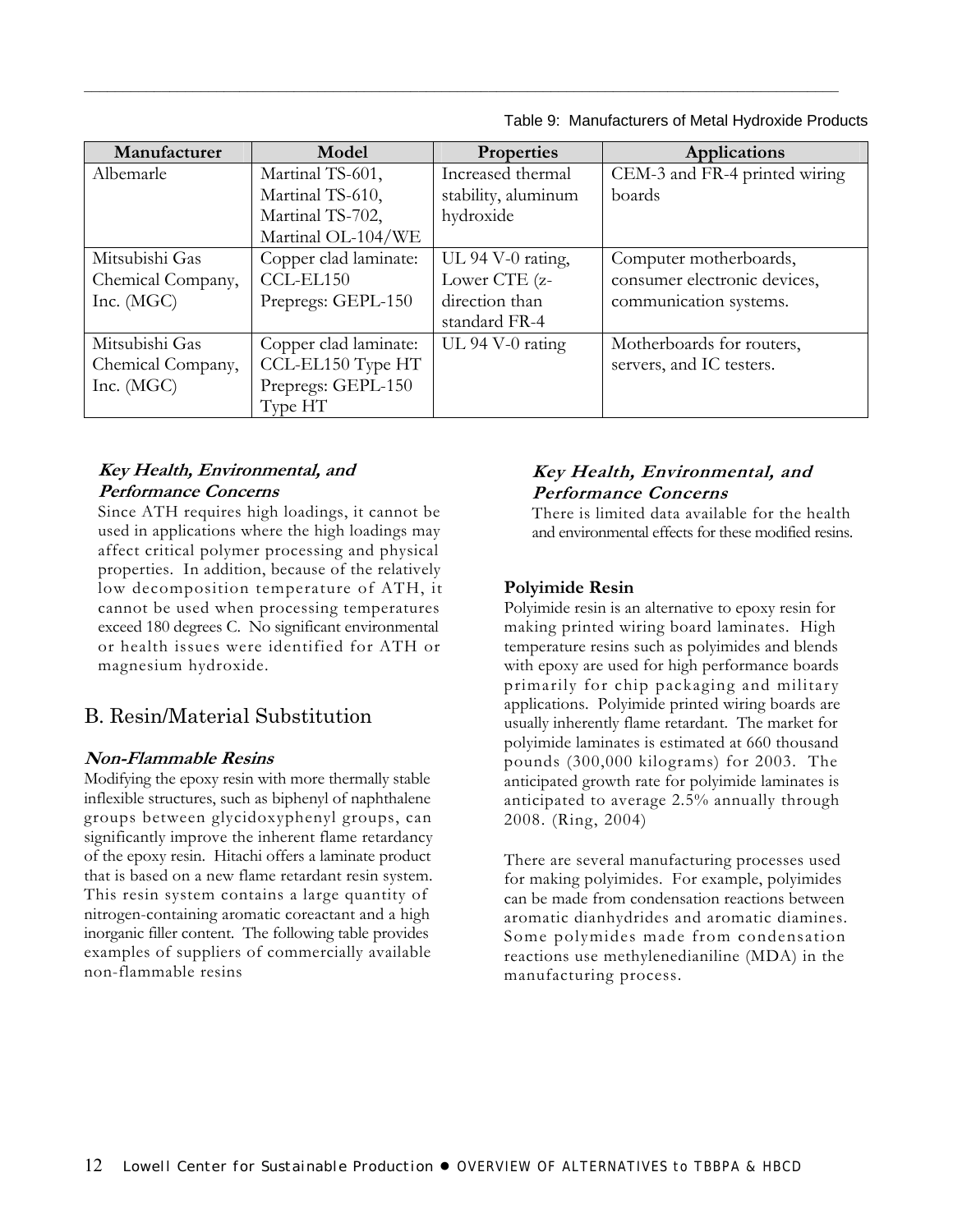Table 10: Flame Retardant Resin System

| Manufacturer  | Model             | <b>Properties</b>        | <b>Applications</b>                             |
|---------------|-------------------|--------------------------|-------------------------------------------------|
| Hitachi       | MCL-BE-           | CTE is lower than        | Includes lead-free solder applications and high |
| Chemical      | 67G(H)            | conventional FR-4.       | density interconnection technology.             |
|               |                   | Elastic modulus at high  | Applications include camera phones, PDAs, 2-    |
|               |                   | temperature is higher    | way pagers, and hand-held devices. (DDI)        |
|               |                   | than conventional FR-4.  |                                                 |
| Shengyi Corp. | S <sub>1165</sub> | High CAF function, low   | Lead-free solder applications, and can be       |
|               |                   | water absorption, low z- | applied in thin layers for multi-layer PWBs     |
|               |                   | axis CTE                 |                                                 |

 $\mathcal{L}_\mathcal{L} = \{ \mathcal{L}_\mathcal{L} = \{ \mathcal{L}_\mathcal{L} = \{ \mathcal{L}_\mathcal{L} = \{ \mathcal{L}_\mathcal{L} = \{ \mathcal{L}_\mathcal{L} = \{ \mathcal{L}_\mathcal{L} = \{ \mathcal{L}_\mathcal{L} = \{ \mathcal{L}_\mathcal{L} = \{ \mathcal{L}_\mathcal{L} = \{ \mathcal{L}_\mathcal{L} = \{ \mathcal{L}_\mathcal{L} = \{ \mathcal{L}_\mathcal{L} = \{ \mathcal{L}_\mathcal{L} = \{ \mathcal{L}_\mathcal{$ 

#### **Key Health, Environmental, and Performance Concerns**

A drawback to using polyimide laminates has been difficulty in processing, due to low moisture resistance and other properties. Most polyimide resins do not present a health hazard under conditions of normal use. (Ring, 2004) However, one of the raw materials used for some polyimide resins is MDA. This chemical is listed by the International Agency for Research on Cancer (IARC) as a Group 2B, possible human carcinogen.

#### **Other Resins Available for Printed Wiring Board Laminates**

Approximately 85% of all printed wiring boards manufactured in the U.S. are made from epoxy resin. There are a number of other resins currently used in rigid printed wiring boards. For low-end applications, less expensive resins such as phenolics, melamines, vinyl esters, and polyesters are used. For high frequency applications, poly(tetrafluoroethylene) (PTFE) can be used. For high temperature applications, PTFE, other fluoropolymers, cyanates and epoxy-PPE blends, and even ceramics can be used. Cyanates, PTFE, and inorganic substrates are usually inherently flame retardant.

Injection-molded three-dimensional circuit boards are used in certain niche applications in the automotive, communications, and consumer electronics industries. High-temperature thermoplastics are generally used in these products.

#### **Key Health, Environmental, and Performance Concerns**

Perfluorooctanoic acid (PFOA) salts and tetrafluoroethylene are used in the production of PTFE. Tetrafluoroethylene is listed as "reasonably anticipated to be a human carcinogen". This listing is based on findings of elevated liver and biliary tract cancer rates in occupational groups exposed to tetrafluoroethylene, and evidence of cancer formation in experimental animal studies. (National Institute of Environmental Health Sciences)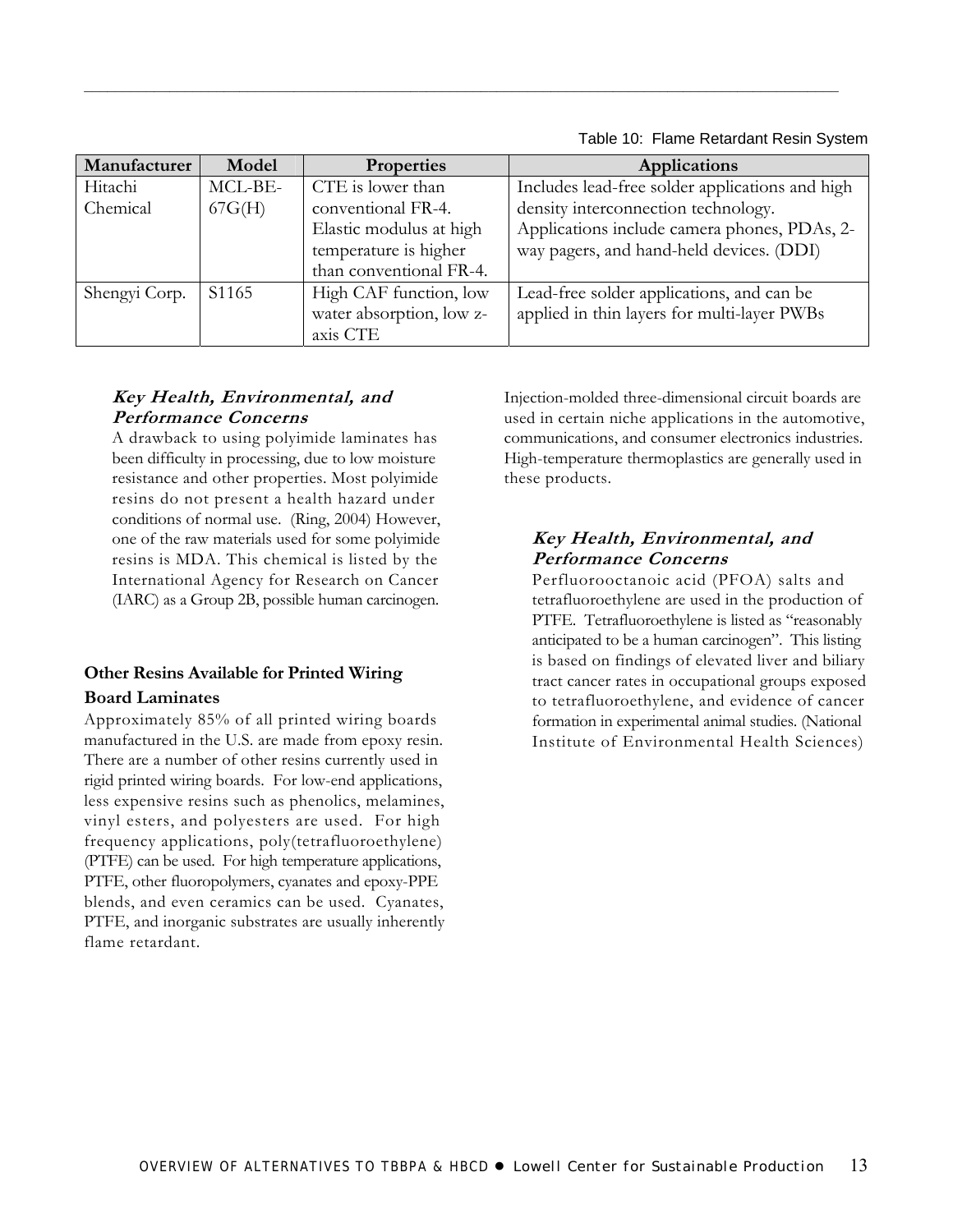### Alternatives to TBBPA: Manufacturing Printed Wiring Boards with Halogen-free Materials

A cost analysis was conducted by IVR Industrial Research and the Technical University of Berlin to examine the impact of using halogen-free FR-4 materials versus traditional FR-4 materials (Bergendahl et al, 2004) The following twelve processing steps were identified for printed wiring board manufacturing for both traditional FR-4 and halogen-free FR-4 materials:

- 1) Photo resist, expose, develop
- 2) Etching, stripping
- 3) Deposition of bond or oxide layer
- 4) Pressing
- 5) Drilling
- 6) Desmearing
- 7) Cleaning and hole metallization
- 8) Photo resist, expose, develop
- 9) Copper and tin plating
- 10) Solder mask
- 11) Cleaning, oxide protection
- 12) Machining, electrical testing, final inspection

Of these twelve processing steps, differences were identified between manufacturing printed wiring boards with traditional FR-4 and halogen-free FR-4 materials for the following four process steps:

 $\triangleright$  Pressing

<span id="page-19-0"></span> $\mathcal{L}_\mathcal{L} = \{ \mathcal{L}_\mathcal{L} = \{ \mathcal{L}_\mathcal{L} = \{ \mathcal{L}_\mathcal{L} = \{ \mathcal{L}_\mathcal{L} = \{ \mathcal{L}_\mathcal{L} = \{ \mathcal{L}_\mathcal{L} = \{ \mathcal{L}_\mathcal{L} = \{ \mathcal{L}_\mathcal{L} = \{ \mathcal{L}_\mathcal{L} = \{ \mathcal{L}_\mathcal{L} = \{ \mathcal{L}_\mathcal{L} = \{ \mathcal{L}_\mathcal{L} = \{ \mathcal{L}_\mathcal{L} = \{ \mathcal{L}_\mathcal{$ 

- $\triangleright$  Drilling
- Desmearing
- Solder mask

Two scenarios were examined for the impact of using halogen-free FR-4 materials instead of traditional FR-4 materials: "worst case" and "best case". The worst case scenario describes a situation in which the worst case effects of the technology shift occur. The best case scenario outlines a situation where few or minor cost effects occur. The following table illustrates the comparison for both worst case and best case scenarios.

The life cycle analysis also identified additional costs to manufacture halogen-free printed wiring boards rather than traditional printed wiring boards. A shift to halogen-free printed wiring boards causes an increase in cost between approximately one to twelve dollars per panel. The cost increase is caused primarily by the drilling process, the desmearing process, and raw material costs.

#### Table 11: Impact of Transition to Halogen Free Printed Wiring Board

| <b>Process</b> | Traditional | <b>Halogen-free PWB Worst</b> | <b>Halogen-free PWB Best Case</b>    |
|----------------|-------------|-------------------------------|--------------------------------------|
| <b>Step</b>    | <b>PWB</b>  | Case                          |                                      |
| Pressing       | Original    | Increased cycle time          | Increased cycle time                 |
|                | process     |                               |                                      |
| Drilling       | Original    | Reduction in the number of    | No reduction in the number of panels |
|                | process     | panels that can be drilled at | that can be drilled at the same time |
|                |             | the same time                 |                                      |
| Desmearing     | Original    | Increased cycle time          | No increase in cycle time            |
|                | process     |                               |                                      |
| Solder mask    | Original    | Increased cycle time          | Increased cycle time                 |
|                | process     |                               |                                      |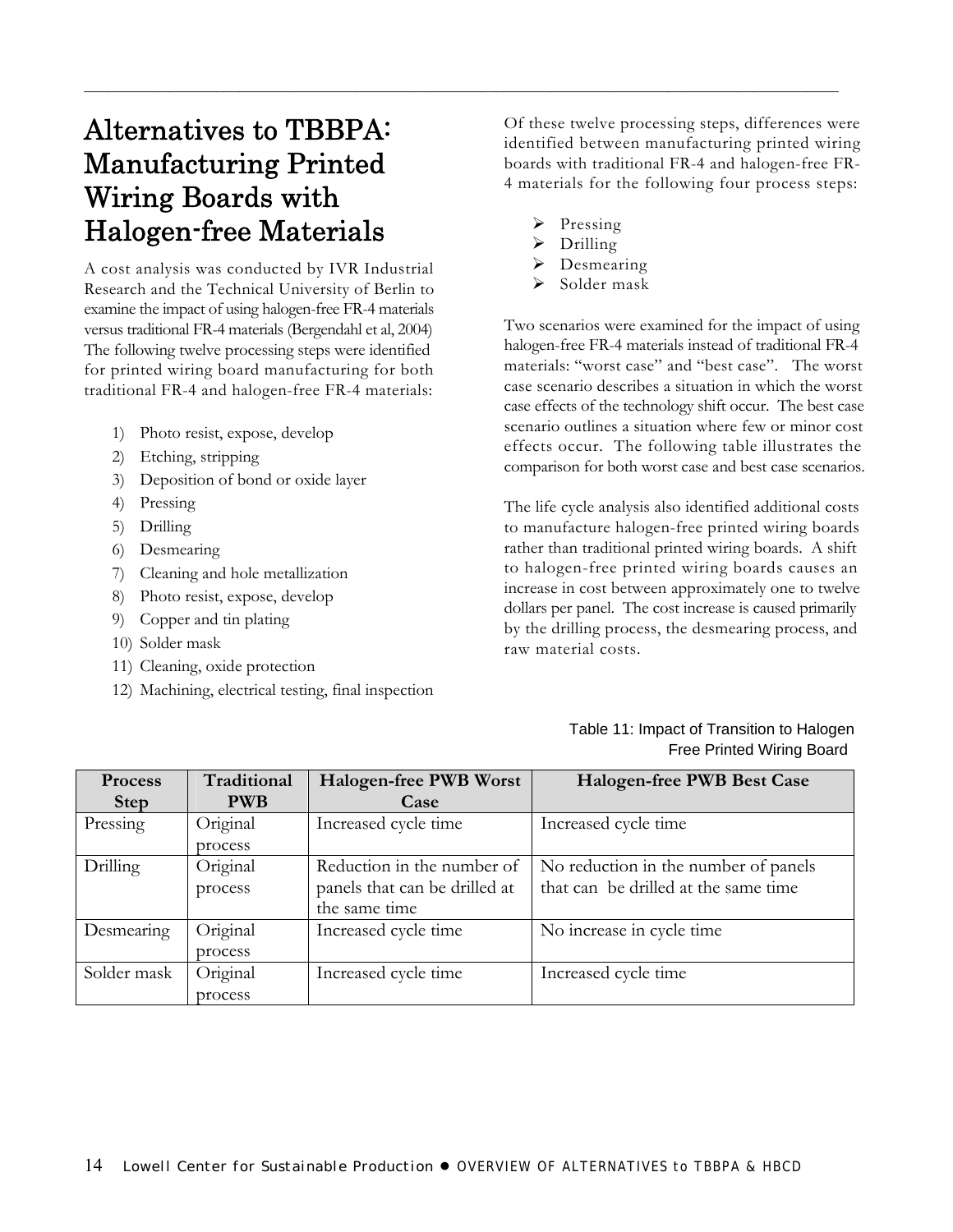### Alternatives to TPPBA: Encapsulation of Electronics Components

Epoxy embedding compounds are used to encapsulate or seal electronics components in a protective matrix. This matrix protects the component from various environmental hazards.

#### A. Flame Retardant Substitution

#### **Aluminum Hydroxide**

Aluminum hydroxide is the largest volume flame retardant used in the world. As noted above, it is commonly referred to as alumina trihydrate (ATH), and its chemical formula is  $\text{Al}(\text{OH})_3$ . To be effective as a flame retardant, ATH has to be used in high loadings, typically 40% to 60% by weight. Mitsubishi Gas Chemical Company, Inc. (MGC) provides products containing ATH, Models CCL-HL832NB and GHPL-830NB. These products can be used to achieve UL 94 V-0 rating for IC plastic package applications such as ball grid arrays.

#### **Key Health, Environmental, and Performance Concerns**

Since ATH requires high loadings, it cannot be used in applications where the high loadings may affect critical polymer processing and physical properties. In addition, because of the relatively low decomposition temperature of ATH, it cannot be used when processing temperatures exceed 180 degrees C. No significant environmental or health issues were identified for ATH.

#### **Zinc Borate**

Zinc borate is typically used as a synergist for halogen flame retardants such as TBBPA and decabromodiphenyl oxide. Zinc borate retains its water of hydration up to a temperature of 290 degrees C. In halogen-free applications, zinc borates are usually used with silica to provide flame retardancy for encapsulation of electronics components in low temperature environments. For example, Borax provides zinc borate products, Models Firebrake ZB and Firebrake 415. These products can be used for PWB laminates and

component encapsulation applications and must be combined with aluminum hydroxide.

<span id="page-20-0"></span> $\mathcal{L}_\mathcal{L} = \{ \mathcal{L}_\mathcal{L} = \{ \mathcal{L}_\mathcal{L} = \{ \mathcal{L}_\mathcal{L} = \{ \mathcal{L}_\mathcal{L} = \{ \mathcal{L}_\mathcal{L} = \{ \mathcal{L}_\mathcal{L} = \{ \mathcal{L}_\mathcal{L} = \{ \mathcal{L}_\mathcal{L} = \{ \mathcal{L}_\mathcal{L} = \{ \mathcal{L}_\mathcal{L} = \{ \mathcal{L}_\mathcal{L} = \{ \mathcal{L}_\mathcal{L} = \{ \mathcal{L}_\mathcal{L} = \{ \mathcal{L}_\mathcal{$ 

#### **Key Health, Environmental, and Performance Concerns**

The use of zinc borate and silica for flame retardancy is not recommended for high temperature applications for encapsulating electronics components. The low water solubility (<0.28% at 25 degrees C) and vapor pressure (negligible at 20 degrees C) of zinc borate makes it unlikely that it would be released from a polymeric matrix under normal use conditions. Zinc borate is toxic to aquatic organisms, but is not expected to bioconcentrate. At high concentrations, zinc borate can be harmful to boron sensitive plants. Zinc borate readily breaks down in the stomach to zinc oxide (ZnO) and boric acid  $(H_3BO_3)$ . Zinc borate can slowly hydrolyze under certain environmental conditions to form zinc hydroxide and boric acid. There is little published information on the human toxicity of zinc borate (HDUGI, 2004), (Gardner et al, 2000).

#### B. Resin/Material Substitution

#### **Non-flammable Resin**

Modified epoxy resins with rigid groups between the glycidoxyphenyl groups as well as high loadings of silica, have been used for encapsulation of electronics components. For example, Sumitomo Bakelite Co. provides a flame retardant resin, Model LalphaZ. This product is used as a substrate material for semiconductor packages, and its properties include low chip warpage and improve package reliability.

#### **Key Health, Environmental, and Performance Concerns**

No data was identified for health and environmental concerns with these modified epoxy resins.

#### **Other materials**

Epoxies are the dominant plastic used in the semiconductor encapsulation and electrical power segments. Other materials used for these segments include ceramics as well as silicones and polyphenylene sulfide resins.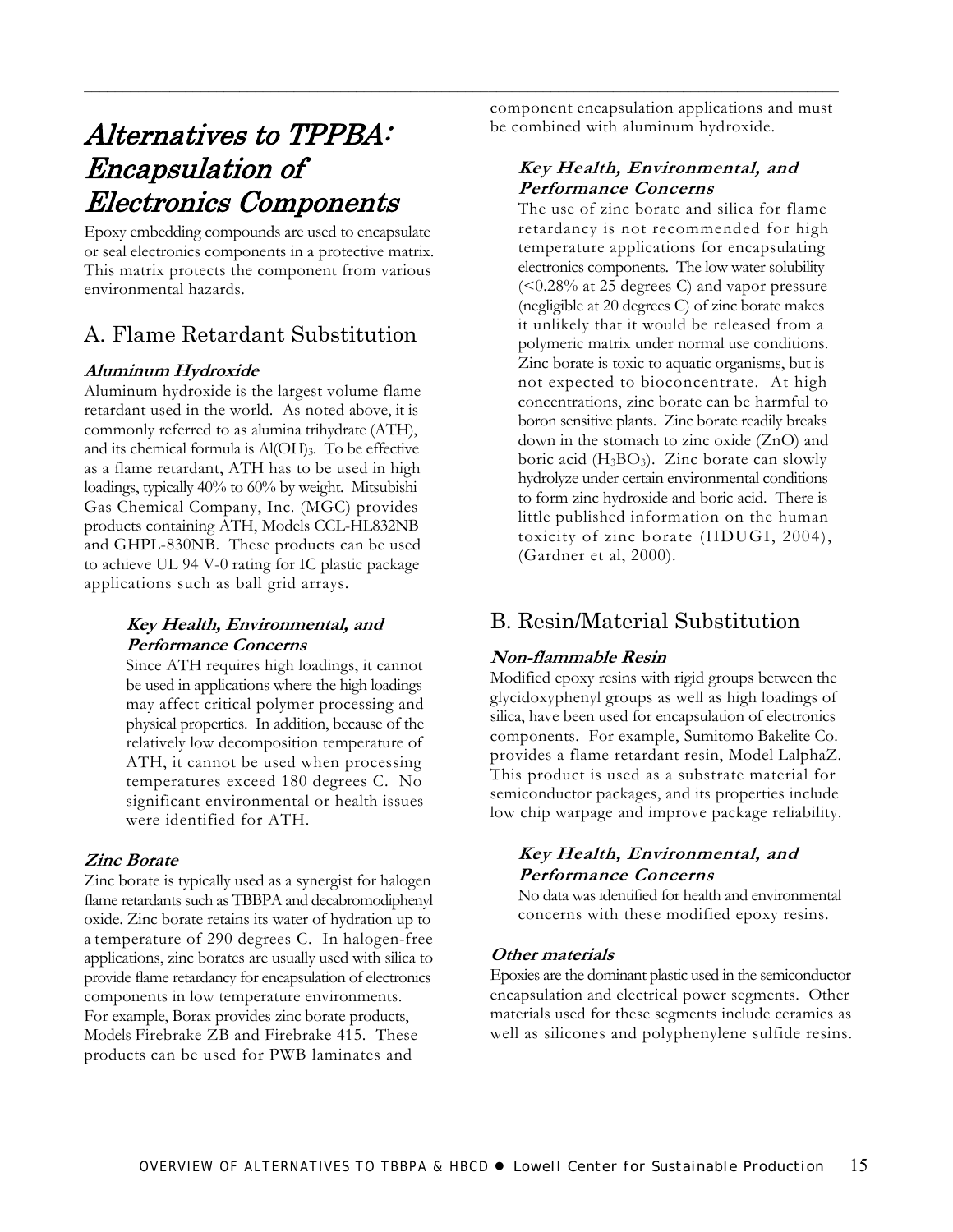#### **Ongoing Research and Product Development**

Several other technologies to provide flame retardancy for epoxy resins are in the research or early commercialization phase. For example, the material 2-(6-oxido-6H-debenzo(c,e)(1,2)oxaphosphorin-6-yl)- 1,4-benzenediol, known as ODOPB, was converted into a phosphorus-containing epoxy material for use in an electronic encapsulation application. An investigation in Taiwan has shown that incorporating silicon compounds, such as triglycidyl phenyl silane oxide (TGPSO) into epoxy resins improves their flame retardancy (Dufton, 2003).

Aluminum diethylphosphinate has been used as an additive flame retardant in epoxy resins in combination with alumina trihydrate. A desirable feature of this alternative is that it is hydrolysis resistant and has little moisture-absorbing tendency. Also, recent advances in biological science and polymer science have enabled efforts to generate new, robust, hybrid multifunctional materials with excellent flame retardant properties. Research is underway to develop a flexible method to use lipases for the synthesis of siloxane-based highly flame retardant hybrid polymers. (Kumar 2004)

### Alternatives to TBBPA: ABS Applications

TBBPA and brominated epoxy oligomers (BEO) are the primary flame retardants used for ABS products. Several different resin systems can be used for enclosures for electrical and electronic products other than ABS. The following table provides estimates for current applications in various electrical and electronics products:

#### **Key Health, Environmental, and Performance Concerns**

Several studies show that levels of decabromodiphenyl ether (decaBDE) eixst in environmental media and in human tissue. Further information is needed to conclusively determine if a health threat exists, and numerous studies are underway to address data gaps on the toxicology and environmental fate of decaBDE.

| <b>Resin System</b> | Primary     | <b>Printers</b> | Copiers | <b>TVs</b> | <b>Scanners</b> | Fax  | <b>Monitors</b> |
|---------------------|-------------|-----------------|---------|------------|-----------------|------|-----------------|
|                     | Flame       |                 |         |            |                 |      |                 |
|                     | Retardant   |                 |         |            |                 |      |                 |
| FR High Impact      | DecaBDE     |                 |         | 98%        |                 |      | $3\%$           |
| Polystyrene (HIPS)  |             |                 |         |            |                 |      |                 |
| FR ABS              | TBBPA,      |                 |         | $2\%$      |                 |      | 34%             |
|                     | <b>BEO</b>  |                 |         |            |                 |      |                 |
| FR                  |             |                 |         |            |                 |      | $<\!\!1\!\,$ %  |
| Polycarbonate/Poly- |             |                 |         |            |                 |      |                 |
| styrene (PC/PS)     |             |                 |         |            |                 |      |                 |
| FR PPO/HIPS         | Resorcinol  |                 |         |            |                 |      | $<\!\!1\%$      |
|                     | diphosphate |                 |         |            |                 |      |                 |
| FR Polycarbonate    |             |                 |         |            |                 |      | $<\!\!1\%$      |
| (PC)                |             |                 |         |            |                 |      |                 |
| FR PC/ABS           | Resorcinol  | $6\%$           | $5\%$   |            |                 |      | 61%             |
|                     | diphosphate |                 |         |            |                 |      |                 |
| Non FR plastics     |             | 94%             | 95%     |            | 100%            | 100% |                 |

<span id="page-21-0"></span> $\mathcal{L}_\mathcal{L} = \{ \mathcal{L}_\mathcal{L} = \{ \mathcal{L}_\mathcal{L} = \{ \mathcal{L}_\mathcal{L} = \{ \mathcal{L}_\mathcal{L} = \{ \mathcal{L}_\mathcal{L} = \{ \mathcal{L}_\mathcal{L} = \{ \mathcal{L}_\mathcal{L} = \{ \mathcal{L}_\mathcal{L} = \{ \mathcal{L}_\mathcal{L} = \{ \mathcal{L}_\mathcal{L} = \{ \mathcal{L}_\mathcal{L} = \{ \mathcal{L}_\mathcal{L} = \{ \mathcal{L}_\mathcal{L} = \{ \mathcal{L}_\mathcal{$ 

Table 12: Resin System and Flame Retardants used for Electrical/Electronics Enclosures (Pure Strategies, 2005)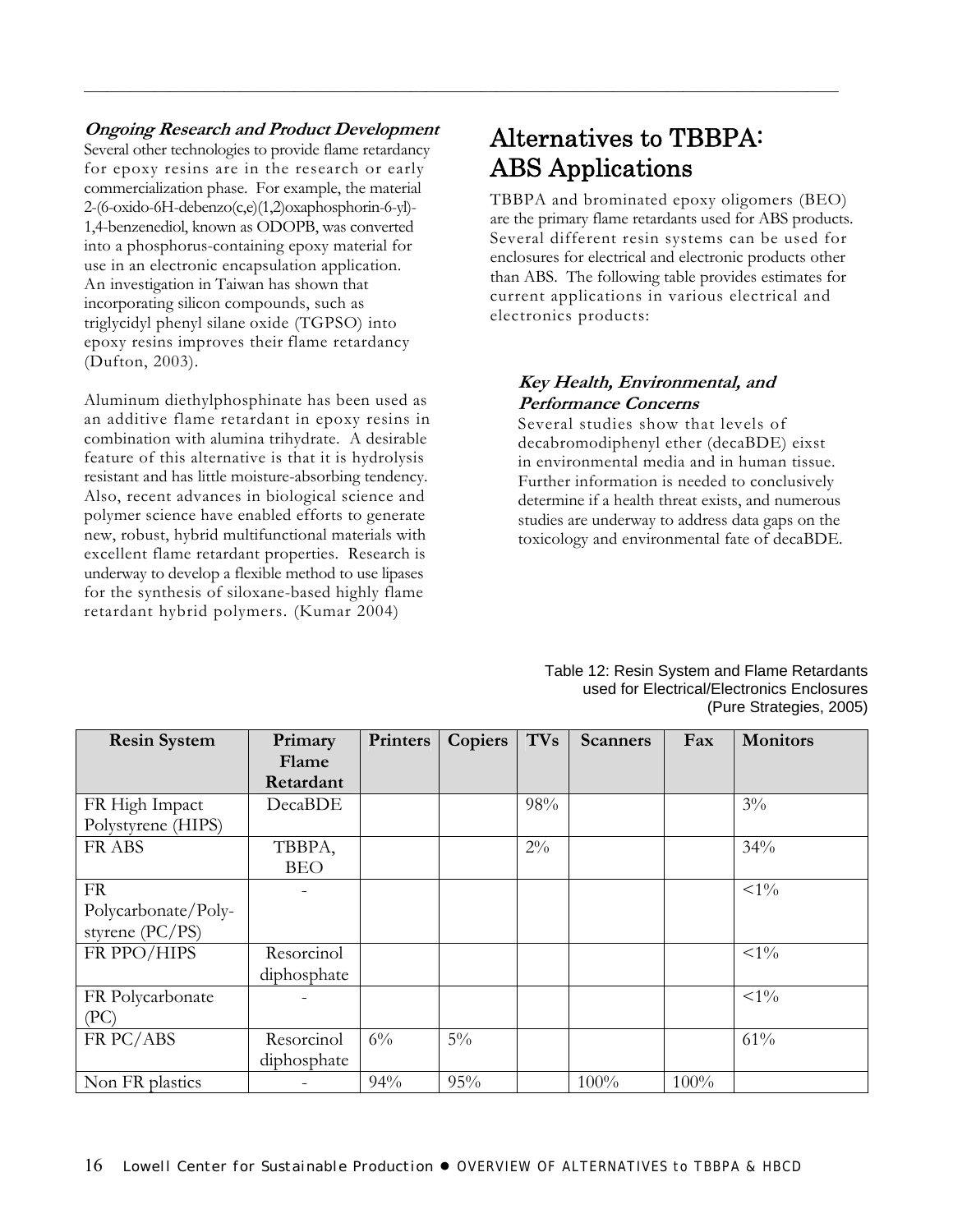### <span id="page-22-0"></span>**Alternatives to HBCD: EPS and XPS for Building and Construction Industry**

There are numerous regulations and standards that apply to insulation used for the building industry in the U.S. These regulations and standards may exist at the national, state, county, or municipal level. Examples include:

- California State Insulation Quality Standards and Title 25 Foam Flammability Criteria
- Factory Mutual (FM) Standard 4450/4470
- Underwriters Laboratories (UL) Standard 1256
- UL Standard 263 Fire Resistance
- American Society for Testing and Materials (ASTM) C 1289
- ASTM E 119
- Miami-Dade County Florida Product Control No. 00-0208.04

It was beyond the scope of this report to determine if the alternatives identified meet the requirements for all insulation regulations and standards.

#### A. Flame Retardant Substitutions

#### **Alternative Brominated Flame Retardants**

There is limited data supporting non-brominated drop-in flame retardant chemical substitutes for HBCD used in EPS and XPS applications. However, there are brominated chemicals other than HBCD that are commercially available as flame retardant materials for EPS and XPS applications. The following table provides examples of manufacturers that provided these other brominated chemicals.

#### **Key Health, Environmental, and Performance Concerns**

No data was identified for health and environmental issues for these brominated chemicals.

#### Table 13: Manufacturers of Other Brominated Chemicals

| Manufacturer       | Model        | <b>Properties</b>    | <b>Applications</b>    |
|--------------------|--------------|----------------------|------------------------|
| Albemarle          | Saytex BC-48 | Contains tetrabromo- | Expandable polystyrene |
|                    |              | cyclooctane          | (EPS)                  |
| Albemarle          | Saytex BCL-  | Contains             | Expandable polystyrene |
|                    | 462          | dibromoethyldibromo- | (EPS)                  |
|                    |              | cyclohexane          |                        |
| <b>Great Lakes</b> | <b>BE-51</b> | Contains TBBPA       | Expandable polystyrene |
| Chemical           |              |                      | (EPS)                  |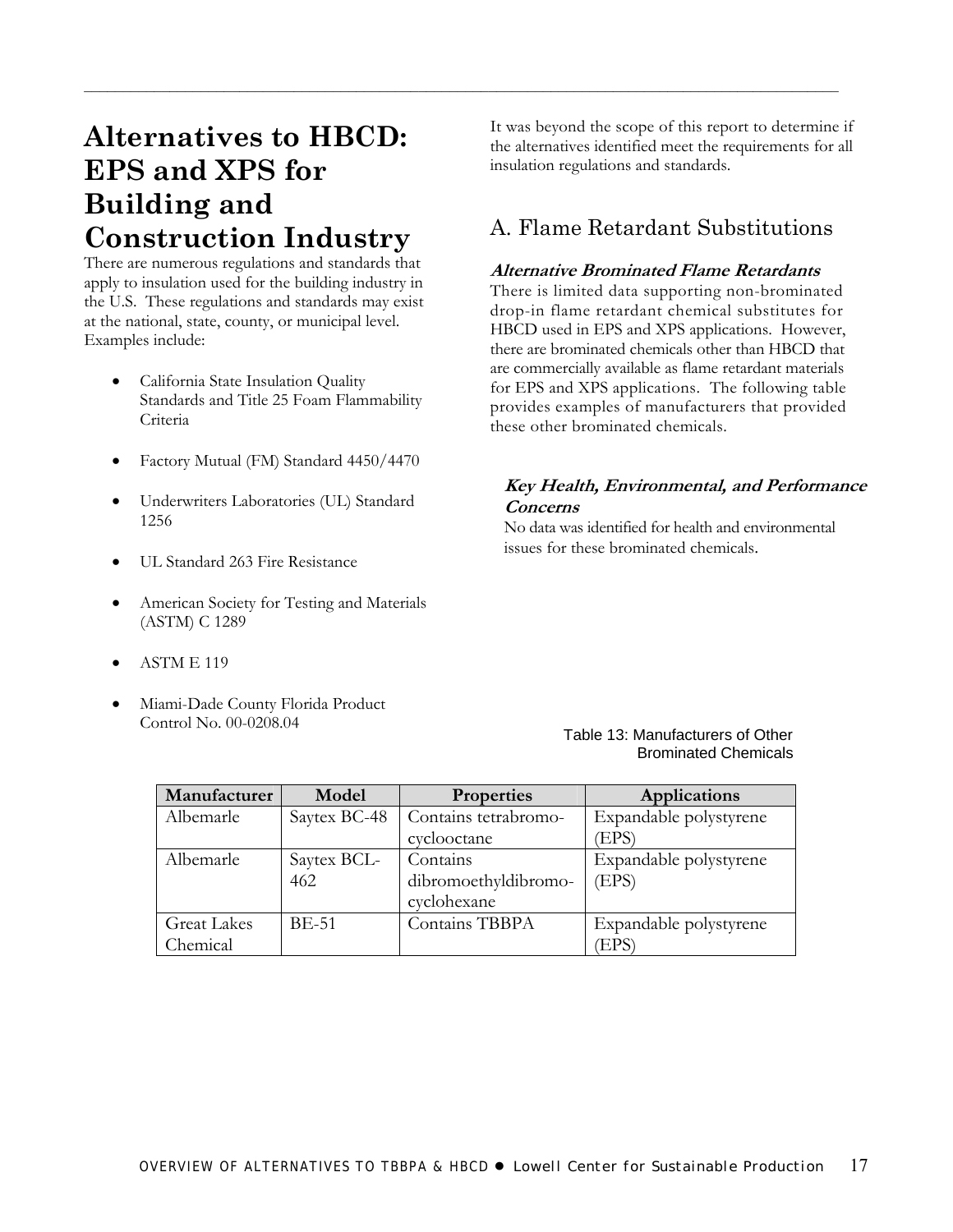### B. Resin/Material Substitution

#### **Polyurethane and Polyisocyanurate Products**

In 2001, approximately 185 million pounds (84.1 million kilograms) of polyester polyols and approximately 10 million pounds (4.54 million kilograms) of polyether polyols were used in the production of boardstock made of rigid foam. Most rigid foam boardstock is characterized by a high polyisocyanurate content and is usually based on lower-cost polester polyols. These polyisocyanurate modified urethane foams are used in a variety of construction applications, and are commonly referred to as "polyiso" products.

Polyiso insulation products use the following flame retardant chemicals: tris monochloropropyl phosphate (TMCPP), tris chloroethyl phosphate (TCEP), and RB-79 (diol made from tetrabromo phthalic anhydride). The following table provides examples of manufacturers of polyisocyanurate modified foams.

#### **Key Health, Environmental, and Performance Concerns**

Chlorinated and brominated flame retardants are used in the manufacture of polyiso insulation products.

TMCPP is of low to moderate acute toxicity by the oral, dermal, and inhalation routes. TCEP is manufactured from ethylene oxide and phosphorus oxychloride. (International Programme on Chemical Safety, 2005) The Department of Human and Health Services has determined that ethylene oxide may reasonably be anticipated to be a human carcinogen. (Agency for Toxics Substances and Disease Registry, 1999) Several chlorophosphates are currently undergoing the EU risk assessment process.

#### **Phenolic Foam**

 $\mathcal{L}_\mathcal{L} = \{ \mathcal{L}_\mathcal{L} = \{ \mathcal{L}_\mathcal{L} = \{ \mathcal{L}_\mathcal{L} = \{ \mathcal{L}_\mathcal{L} = \{ \mathcal{L}_\mathcal{L} = \{ \mathcal{L}_\mathcal{L} = \{ \mathcal{L}_\mathcal{L} = \{ \mathcal{L}_\mathcal{L} = \{ \mathcal{L}_\mathcal{L} = \{ \mathcal{L}_\mathcal{L} = \{ \mathcal{L}_\mathcal{L} = \{ \mathcal{L}_\mathcal{L} = \{ \mathcal{L}_\mathcal{L} = \{ \mathcal{L}_\mathcal{$ 

Closed cell phenolic foam has been used in the building industry for various applications such as roofing, cavity board, external wall board, and floor insulation. Phenolic resins are used to bind glass fiber, mineral wool, or shredded waste to make insulation products. Glass fiber is the most commonly used material, accounting for 88% of all phenolic insulation products. Phenol and formaldehyde are the raw materials used to make the phenolic resin monomer.

In 2001, the consumption of phenolic resins for insulation products was 106 thousand metric tonnes. This consumption is anticipated to increase to 115 thousand metric tonnes in 2006.

| Table 14: Manufacturers of Polyisocyanurate |
|---------------------------------------------|
| <b>Modified Urethane Products</b>           |

| Manufacturer  | Model         | <b>Properties</b>      | <b>Applications</b>                             |
|---------------|---------------|------------------------|-------------------------------------------------|
| Atlas Roofing | AC Foam-II    | Zero HCFCs, long       | Single ply membrane systems and cold-applied    |
|               |               | term thermal           | modified bitumen applications                   |
|               |               | resistance values from |                                                 |
|               |               | $6.0 \text{ to } 25.0$ |                                                 |
| Dow           | Thermax       | Glass-fiber reinforced | Insulation and interior finish system for walls |
| Chemical      |               | polyisocyanurate foam  | and ceilings                                    |
| Company       |               | core with embossed     |                                                 |
|               |               | aluminum covering      |                                                 |
| Dow           | <b>TUFF-R</b> | Closed cell            | Commercial interior wall construction behind    |
| Chemical      |               | polyisocyanurate core  | gypsum board                                    |
| Company       |               | with polymer/foil      |                                                 |
|               |               | facers                 |                                                 |
| Isothane      | $LD40$ $LK$   | Good compressive       | Thermal insulation of large panels, water       |
|               |               | strength and cell      | heaters, and storage tanks.                     |
|               |               | structure.             |                                                 |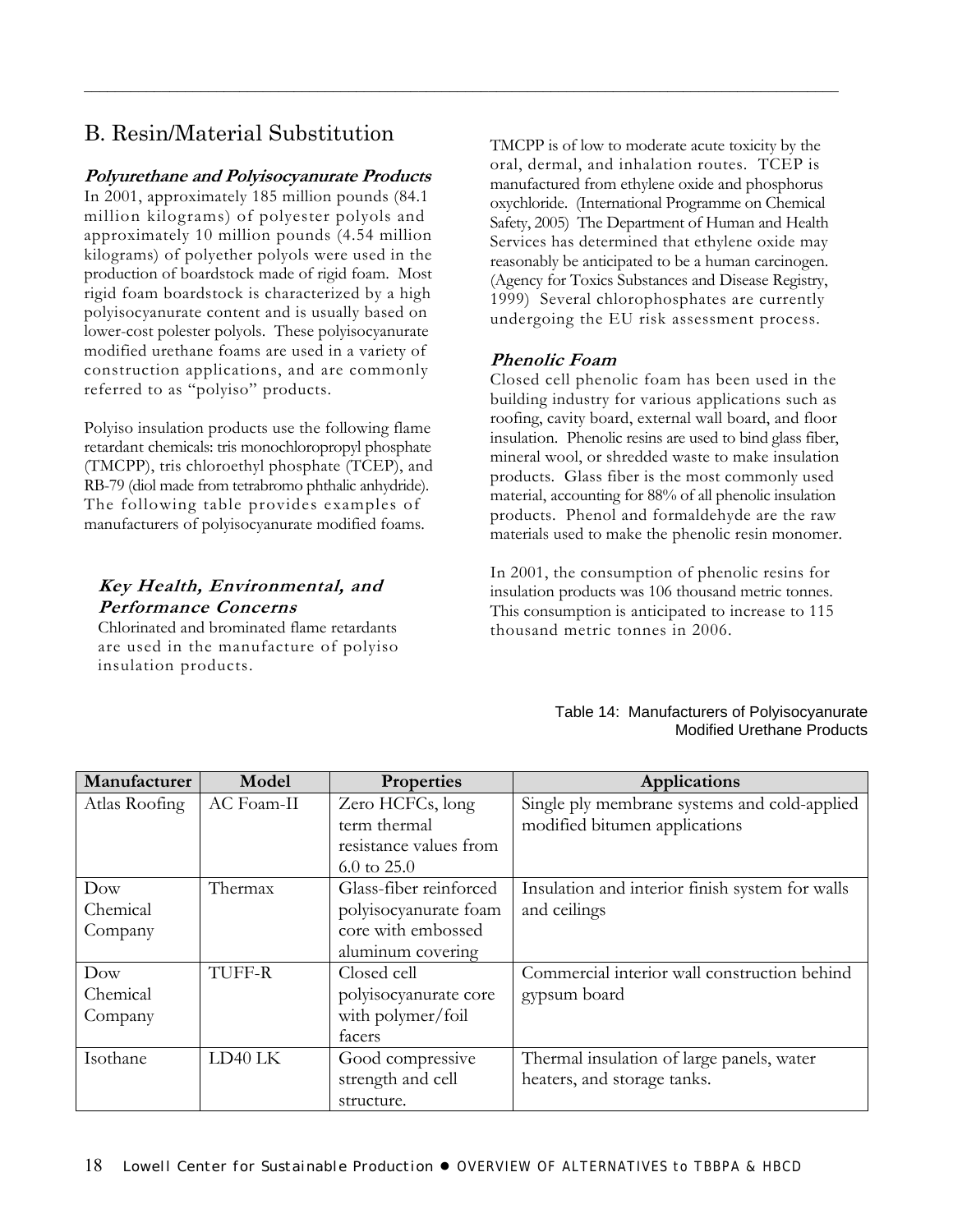#### **Key Health, Environmental, and Performance Concerns**

Formaldehyde is used as a raw material for making phenolic resins. Formaldehyde is listed by the International Agency for Research on Cancer (IARC) as a known human carcinogen.

 $\mathcal{L}_\mathcal{L} = \{ \mathcal{L}_\mathcal{L} = \{ \mathcal{L}_\mathcal{L} = \{ \mathcal{L}_\mathcal{L} = \{ \mathcal{L}_\mathcal{L} = \{ \mathcal{L}_\mathcal{L} = \{ \mathcal{L}_\mathcal{L} = \{ \mathcal{L}_\mathcal{L} = \{ \mathcal{L}_\mathcal{L} = \{ \mathcal{L}_\mathcal{L} = \{ \mathcal{L}_\mathcal{L} = \{ \mathcal{L}_\mathcal{L} = \{ \mathcal{L}_\mathcal{L} = \{ \mathcal{L}_\mathcal{L} = \{ \mathcal{L}_\mathcal{$ 

#### **Other Insulation Materials**

There are several other materials that may be used as alternatives for EPS and XPS for certain insulation applications in the building and construction industry. The four major categories of building insulation are:

- 1) *Blankets (fiber batts or rolls)*: Blanket insulation is usually made of fiber glass or rock wool and can be fitted between studs, joists, and beams. They are available in widths suited to standard spacings between wall studs or floor joists. Continuous rolls can be hand cut and trimmed to fit various spaces. The blankets are available with or without vapor retardant facings. Batts with special flame resistant facing are available where the insulation will be left exposed. Fiberglass is a synthetic vitreous fiber.
- 2) *Loose-fill*: Loose-fill insulation is typically blown into place or spray-applied by special equipment. It can be used to fill existing wall cavities and for irregularly shaped areas. Materials used for blown-in or spray-applied insulation include rock wool, fiber glass, cellulose, or polyurethane foam. Loose-fill cellulose insulation is commonly manufactured from recycled newsprint, cardboard, or other forms of waste paper. The blown-in loose-fill insulation can provide additional resistance to air infiltration if the insulation is sufficiently dense. Loose-fill insulation can also be poured in place by using materials such as vermiculite or perlite. These materials are produced by expanding naturally occurring minerals in a furnace.
- 3) *Rigid insulation*: This insulation is used for various wall, roof, foundation, and other building applications. Materials typically used for rigid insulation include XPS, EPS, and polyisocyanurate. This rigid insulation may be faced with reflective foil that reduces heat flow when next to an air space. These materials were discussed in more detail previously in this report.
- 4) *Reflective insulation systems*: These insulation systems include foils, films, or papers that are fitted between studs, joists, and beams. Common reflective system materials include foil-faced paper, foil-faced polyethylene bubbles, foil-faced plastic film, and foil-faced cardboard. The resistance to heat flow depends on the heat flow direction, and this type of insulation is most effective in reducing downward heat flow.

When using alternative building insulation materials, the necessary flame retardancy is often provided by use of a thermal barrier. Thermal barriers are fire resistant coverings or coatings that separate the insulation material from the building interior. Thermal barriers can be used to increase the fire retardant performance for various types of insulation. Thermal barriers are subject to current building code requirements. Commonly used thermal barriers include: gypsum board, gypsum or cement plasters, perlite board, spray-applied cellulose, mineral fiber, or gypsum coatings, and select plywoods.

Insulation is rated in terms of thermal resistance, called R-value. This value indicates the resistance to heat flow. The R-value is a critical property considered by residential, commercial, and industrial consumers of insulation. The R-value of thermal insulation depends on the type of material, and the thickness of the material. The following table illustrates the R-value for several types of insulation materials that are currently commercially available.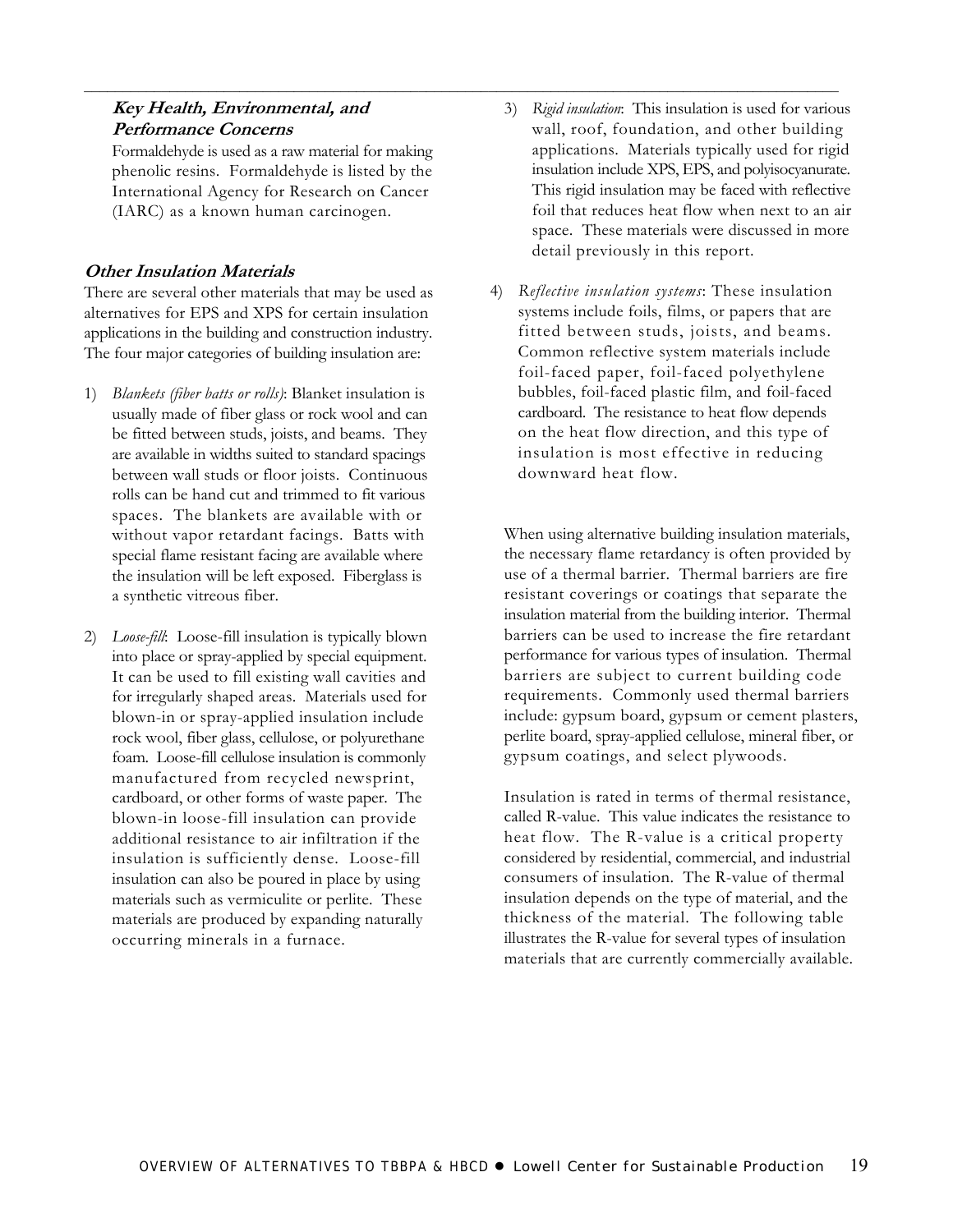Table 15: R-Values for Various Types of Insulation (Department of Energy, 2002)

 $\mathcal{L}_\mathcal{L} = \{ \mathcal{L}_\mathcal{L} = \{ \mathcal{L}_\mathcal{L} = \{ \mathcal{L}_\mathcal{L} = \{ \mathcal{L}_\mathcal{L} = \{ \mathcal{L}_\mathcal{L} = \{ \mathcal{L}_\mathcal{L} = \{ \mathcal{L}_\mathcal{L} = \{ \mathcal{L}_\mathcal{L} = \{ \mathcal{L}_\mathcal{L} = \{ \mathcal{L}_\mathcal{L} = \{ \mathcal{L}_\mathcal{L} = \{ \mathcal{L}_\mathcal{L} = \{ \mathcal{L}_\mathcal{L} = \{ \mathcal{L}_\mathcal{$ 

| <b>Insulation Type</b>      | R-Value per |
|-----------------------------|-------------|
|                             | inch of     |
|                             | thickness   |
| Fiber glass blanket or batt | $2.9 - 3.8$ |
| High performance fiber      | $3.7 - 4.3$ |
| glass blanket or batt       |             |
| Loose-fill fiber glass      | $2.3 - 2.7$ |
| Loose-fill rock wool        | $2.7 - 3.0$ |
| Loose-fill cellulose        | $3.4 - 3.7$ |
| Perlite or vermiculite      | $2.4 - 3.7$ |
| EPS board                   | $3.6 - 4.0$ |
| XPS board                   | $4.5 - 5.0$ |
| Polyisocyanurate board      | $5.6 - 6.3$ |
| (unfaced)                   |             |
| Polyisocyanurate board      | 7.0         |
| (foil faced)                |             |
| Spray polyurethane foam     | $5.6 - 6.3$ |

Another important consideration for selecting an insulating material is moisture control. An indoor relative humidity of about 50% is typically considered a healthy level because it is comfortable to humans, and also because may molds and mites are unlikely to thrive in that environment. The moisture performance of a building depends on the type and position of the insulation, and whether a vapor retarder is installed. The best insulation approach is dependent on the local climate, type of building construction, amount of indoor moisture produced, building ventilation, and indoor temperature conditions. Permeance is a measure of how much water vapor can travel through a material. Permeance is an important property for moisture control. The lower the permeance, the better the vapor retarder. The following table illustrates the permeance value for certain insulation types and other vapor retarder materials.

#### **Key Health, Environmental, and Performance Concerns**

The fiber glass blanket or batt, loose-fill fiber glass, perlite, and loose-fill rock wool have a much lower R-Value than XPS boards or polyisocyanurate boards and therefore may not be desirable for applications where high R-Value is a critical property.

Fiberglass, glass wool, and mineral wool are considered synthetic vitreous fibers. When these fibers are suspended in air they can cause irritation of the eyes, nose, throat, and parts of the lung. Animal studies show that repeatedly breathing air containing synthetic vitreous fibers can lead to inflammation and fibrosis of the lung. (Agency for Toxics Substances and Disease Registry, 2004)

#### Table 16: Permeance of Building Materials (Department of Energy, 2002)

| Material                 | Permeance |
|--------------------------|-----------|
| Vapor retarder paper     | 0.45      |
| $EPS(1$ inch)            | 2.0       |
| XPS (1 inch)             | 1.2       |
| Cellulose acetate (0.01  | 4.6       |
| inches)                  |           |
| Polyester (.0032 inches) | 0.23      |
| Gypsum wall board        | 50        |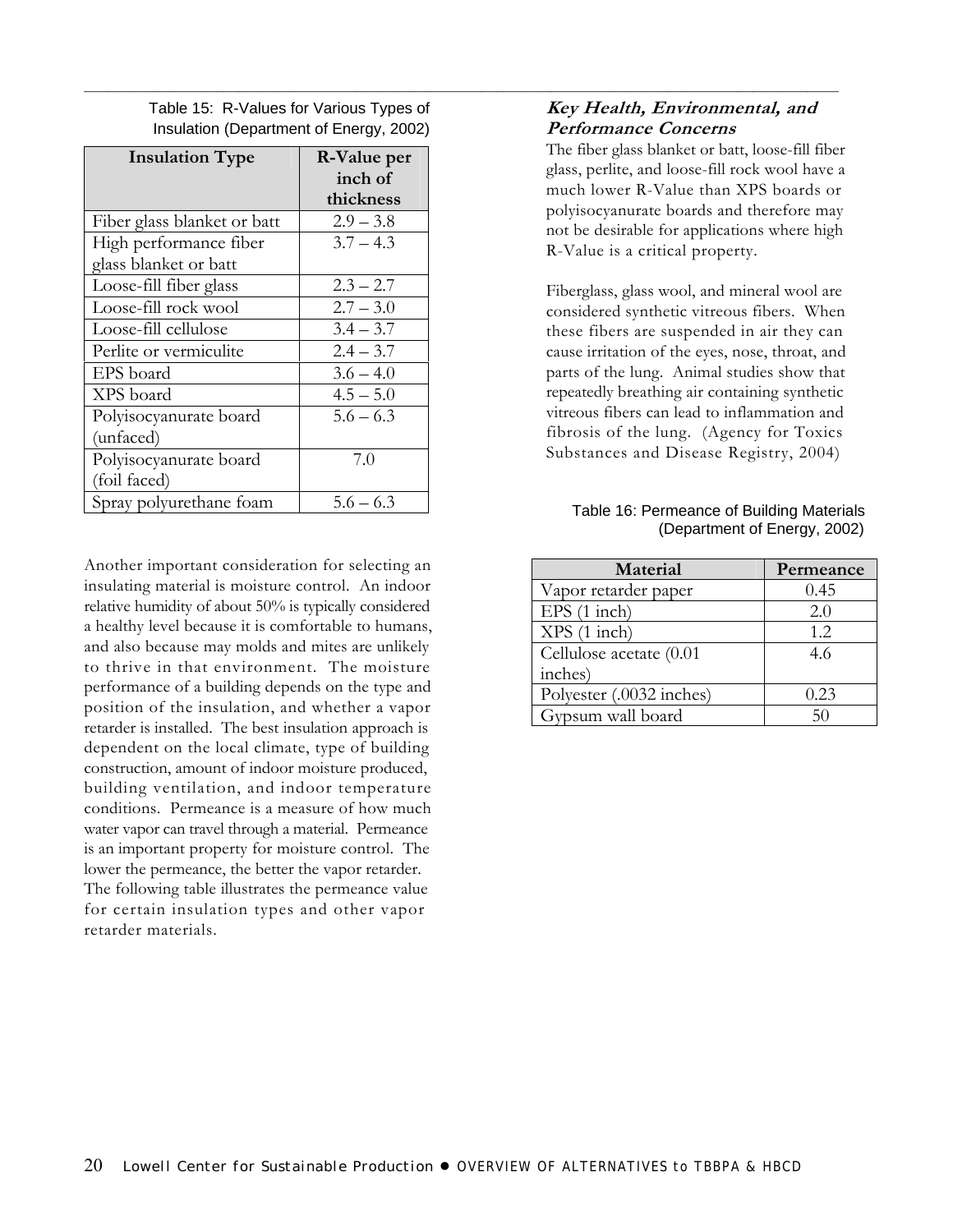### **Section III: Recommendations & Conclusions:**

On a global basis, the annual market demand in 2003 for TBBPA and HBCD was approximately 145,113 and 21,951 metric tonnes respectively. TBBPA and HBCD are used in a variety of applications. TBBPA is most commonly used as a reactive flame retardant in epoxy resins for printed wiring boards. HBCD is most commonly used for expanded polystyrene (EPS) and extruded polystyrene (XPS) insulation applications in the building and construction industry.

Manufacturers of end-products such as printed wiring boards and building insulation requiring flame retardance can employ one of three approaches to reduce or eliminate the use of TBBPA and HBCD in their products. These approaches are flame retardant substitution, resin/material substitution, and product redesign. This report has identified numerous potential alternatives for both TBBPA and HBCD that are commercially available. Most of the potential alternatives identified are flame retardant substitutes, and some are resin/material substitutes.

For TBBPA use in printed wiring boards, this report identified potential alternatives in the following categories: other brominated compounds, red phosphorus, other phosphorus based compounds, metal hydroxides, non-flammable resins, polyimide resin, and other resins. For HBCD use in EPS and XPS insulation applications, this report identified alternatives in the following categories: other brominated flame retardants, polyurethane and polyisocyanurate products, phenolic foam, and other insulation materials.

Manufacturers have identified certain requirements that should be met before these substitutions can be made. (Scheifers, 2004) These requirements include:

- $\triangleright$  Equal or better flame retardance for the product/part
- $\triangleright$  Equal or better performance and physical properties for the product/part
- Less risk to environment and human health
- ¾ Cost

<span id="page-26-0"></span> $\mathcal{L}_\mathcal{L} = \{ \mathcal{L}_\mathcal{L} = \{ \mathcal{L}_\mathcal{L} = \{ \mathcal{L}_\mathcal{L} = \{ \mathcal{L}_\mathcal{L} = \{ \mathcal{L}_\mathcal{L} = \{ \mathcal{L}_\mathcal{L} = \{ \mathcal{L}_\mathcal{L} = \{ \mathcal{L}_\mathcal{L} = \{ \mathcal{L}_\mathcal{L} = \{ \mathcal{L}_\mathcal{L} = \{ \mathcal{L}_\mathcal{L} = \{ \mathcal{L}_\mathcal{L} = \{ \mathcal{L}_\mathcal{L} = \{ \mathcal{L}_\mathcal{$ 

 $\triangleright$  Commercial availability

This report identifies some key health, environmental, and performance concerns for each alternative. However, additional research needs to be conducted on the TBBPA and HBCD alternatives identified in this report. This research will help to better determine if the above substitution requirements are satisfied for the most common uses of TBBPA and HBCD and to determine if the materials discussed in fact represent safer alternatives.

The following areas of additional research would provide a better understanding of the adequacy of the alternatives:

The various chemicals that are used for flame retardancy could be identified for each of the potential alternative materials. The percent composition for each of these chemicals can be determined, as well as the manner of incorporation, additive or reactant, into the product. Once this chemical information is obtained, a more detailed assessment of the environmental and human health risks associated with the TBBPA and HBCD alternatives can be performed. For many of the potential alternatives identified in this report, the existing health and environmental data may be more limited than for either TBBPA or HBCD. These data gaps should be identified and carefully considered before recommending specific alternatives. Sufficient care should be taken to ensure that the substitutes are less hazardous than the chemicals they are replacing.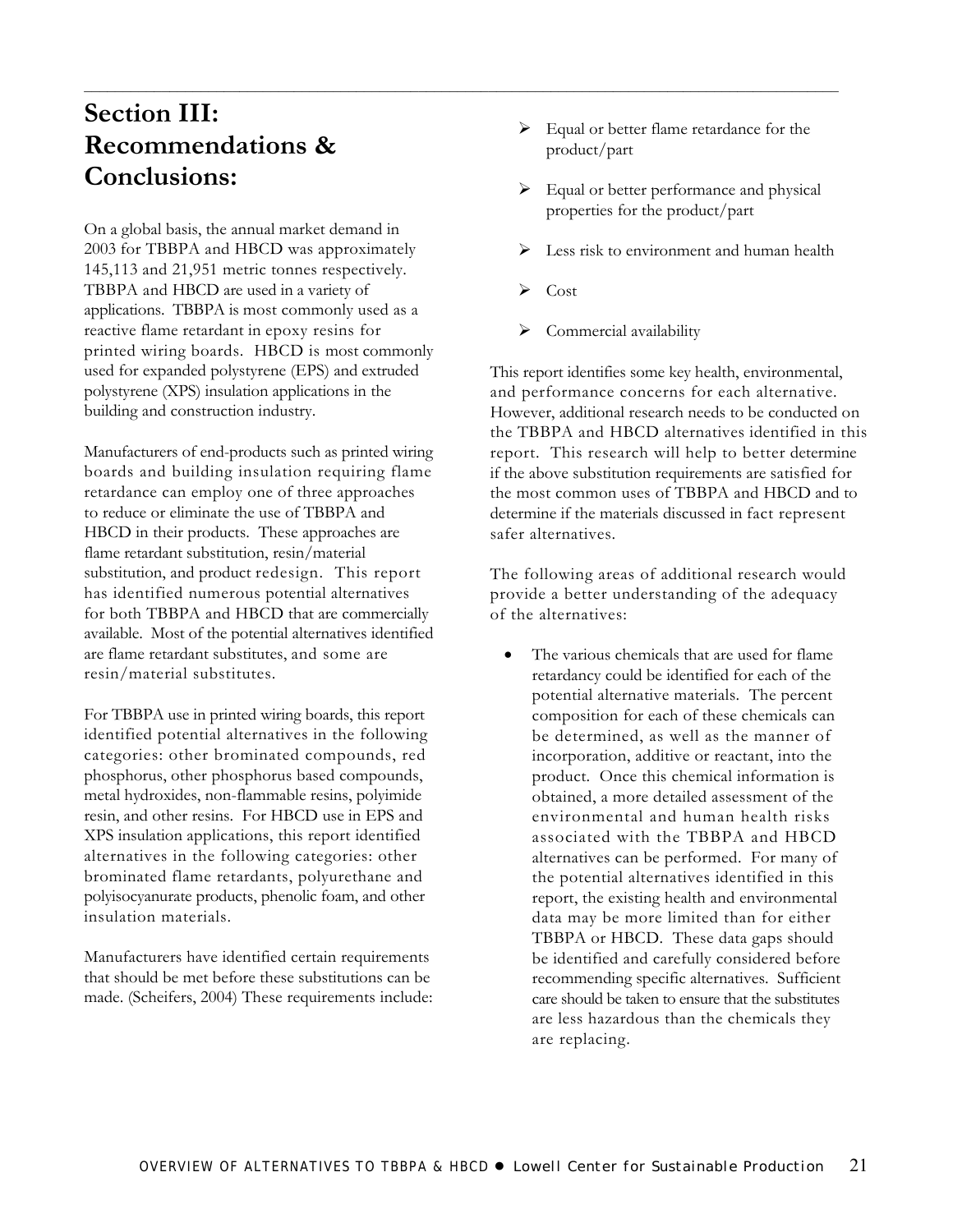- In this study we provided a nominal review of pertinent standards associated with the various uses of TBBPA and HBCD. To better understand the flame retardance requirements for products using HBCD and TBBPA, a more thorough review of the pertinent regulations and standards that apply to electronics and building insulation products regionally, nationally, and globally could be conducted. This could include UL standards, Factory Mutual Standards as well as various municipal, county, state, federal, and international regulations.
- Further research of TBBPA and HBCD alternatives could include a more detailed comparison of the flame retardancy as well as other key performance requirements for the various uses of TBBPA and HBCD. The alternatives could then be evaluated and compared as to how well they meet the various performance requirements for each use. It should be noted that TBBPA is used in some mission critical PWB applications such as military, aerospace, medical equipment, and telecommunications. Sufficient reliability data should be obtained for these alternatives before their use is recommended.

• A comparison could be conducted of costs associated with using TBBPA and HBCD versus costs for using alternatives. The commercial availability of the alternatives could also be determined. This comparison was outside the scope of this study.

- The U.S. Green Building Council (USG BC) has developed a system to rate the environmental design of buildings. The Leadership in Energy and Environmental Design (LEED) Green Building Rating System is a voluntary standard that recognizes the life cycle costing of building construction. Building insulation products are often evaluated based upon their ability to obtain LEED credits in several categories. HBCD alternatives could be evaluated with respect to attaining LEED credits.
- Additional factors that may be investigated for the potential alternatives include the raw materials and manufacturing processes used to make the chemical/material, as well as the recyclability of the material at product end of life.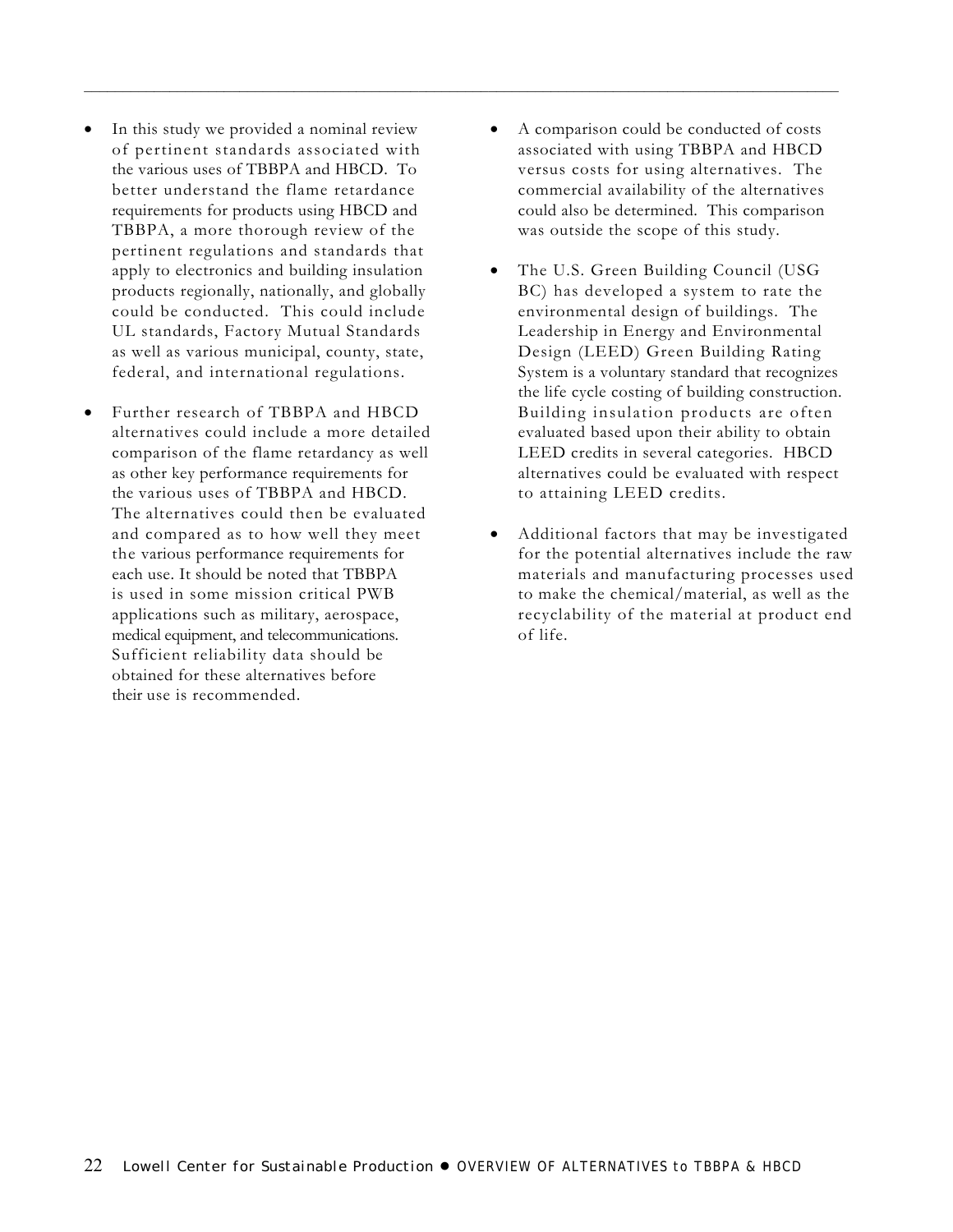### <span id="page-28-0"></span>**Sources**

- 1. Agency for Toxics Substances and Disease Registry, ToxFAQs for Ethylene Oxide, July 1999.
- 2. Agency for Toxics Substances and Disease Registry, ToxFAQs for Synthetic Vitreous Fibers, September 2004.

- 3. Albemarle Flame retardant product specifications [http://www.albermarle.com](http://www.albermarle.com/)
- 4. Atlas Roofing Building insulation technical specifications [http://www.atlasroofing.com](http://www.atlasroofing.com/)
- 5. Bergendahl, Carl Gunnar, Lichtenvort, Kerstin, Johansson, Glenn, Zackrisson, Mats, Nyyssonen, Jonna, Environmental and Economic Implications of a Shift to Halogen Free Printed Wiring Boards. Electronics Go Green Conference, 2004.
- 6. Bergman, Ake, BFRs with Focus on Environmental Fate and Risks of Decabromodiphenyl ether and Hexabromcyclododecane, Brominated Flame Retardant Conference, June 2004.
- 7. Bromine Science and Environmental Forum (BSEF-1), Estimated Market Demand for Brominated Flame Retardants. [http://www.bsef-site.com](http://www.bsef-site.com/)
- 8. Bromine Science and Environmental Forum (BSEF-2), Fact Sheet Edition 2003: HBCD Hexabromocyclododecane.
- 9. Bromine Science and Environmental Forum (BSEF-3), Fact Sheet Edition 2004: Brominated Flame Retardant TBBPA Tetrabromobisphenol A.
- 10. Choate, Marty, High Tg Bromine-Free Laminates for PWB Application, IPC Printed Circuits EXPO, 2001.
- 11. Chinn, Henry, Polyester Polyols, Chemical Economics Handbook, July 2002.
- 12. Danish Environmental Protection Agency, Brominated Flame Retardants: Substance Flow Analysis and Assessment of Alternatives, June, 1999.
- 13. Department of Energy, Insulation Fact Sheet, DOE/DE-0180/with Addendum 1, October, 2002.
- 14. Dow Chemical Company Building insulation product specifications [http://www.dow.com](http://www.dow.com/)
- 15. Dufton, Peter, Flame Retardants for Plastics: Market Report, Rapra Technology Limited, 2003.
- 16. Dynamic Details, Inc., DDI Technical Bulletin: DDI is now UL Certified for Multi-layer PCBs using Hitachi Halogen-free Material, March 2004.
- 17. Ehrler, Sylvia and Rothenbacher, Klaus, Comparison of Halogen Free Base Materials, Multilayer Technology and BSEF: <http://www.pcb007.com/INTELLIGENCE/article.asp?id=336&display=3&langue=1>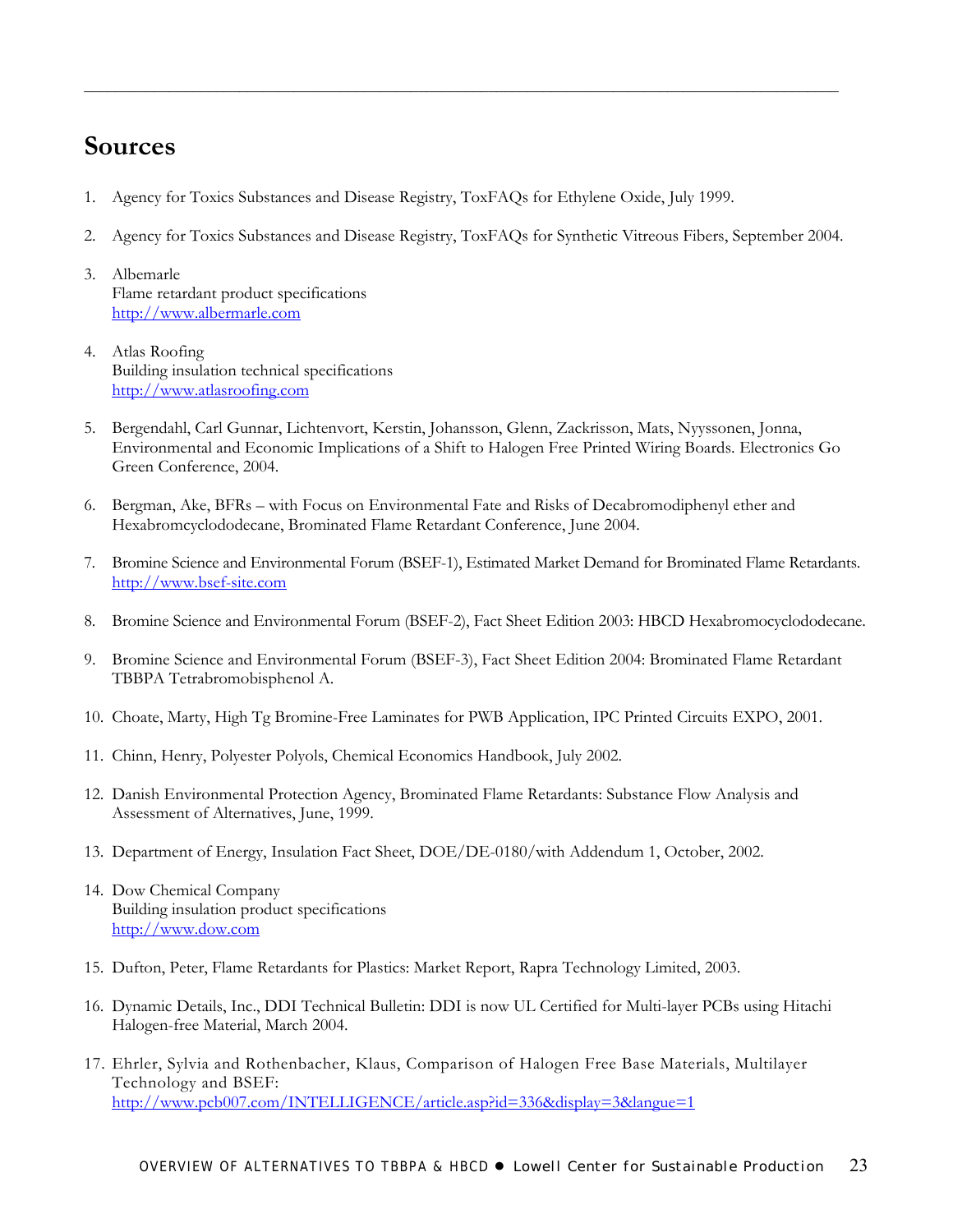18. European Manufacturers of Expanded Polystyrene (EUMEPS-1), Healthy Building with EPS, August 2002.

- 19. European Manufacturers of Expanded Polystyrene (EUMEPS-2), Behavior of EPS in Case of Fire, August 2002.
- 20. Gardner, Donald, et al, Toxicological Risks of Selected Flame-Retardant Chemicals, National Academy Press, Washington D.C., 2000.
- 21. Goosey, Martin, New Printed Circuit Board Laminate Materials, April 2003: [http://www.intellectuk.org/sectors/components\\_and\\_manufacturing/environmental/new\\_laminate\\_materials\\_ecolife.pdf](http://www.intellectuk.org/sectors/components_and_manufacturing/environmental/new_laminate_materials_ecolife.pdf)
- 22. Great Lakes Chemical, HPV Challenge, Test Plan and Robust Summaries for 2, 4, 6, tribromophenol.
- 23. Greiner, Elvira O. Camara, Kalin, Thomas, and Yoneyama, Masahiro, Epoxy Resins, Chemical Economics Handbook, Plastics and Resins, 580.0600 A, 2004.
- 24. Greiner, Elvira O. Camara, Phenolic Resins, Chemical Economics Handbook, Plastics and Resins, 580.0900, April 2002.
- 25. HDP User Group International, Inc., Design for Environment Phase II, January, 2004.
- 26. Herrmann, Thomas, Ball, Michael, Rothenbacher, Klaus, Wesselmann, Martin, "Emissions of Tetrabromobisphenol A from Computer Monitors", Dioxin 2003, Boston, Massachusetts.
- 27. Hitachi Chemical Epoxy laminate technical specifications [http://www.hitachi-chem.co.jp](http://www.hitachi-chem.co.jp/)
- 28. Insulfoam Building insulation technical specifications <http://www.premier-industries.com/insulfoam>
- 29. International Programme on Chemical Safety, Environmental Health Criteria 209, June 2005: http://www.inchem.org/documents/ehc/ehc/ehc209.htm#PartNumber:1
- 30. Isola Epoxy laminate technical specifications [http://www.isola-usa.com](http://www.isola-usa.com/)
- 31. Italmatch Chemicals Product technical specifications [http://www.italmatch.it](http://www.italmatch.it/)
- 32. Karter, Michael J., Fire Loss in the United States During 2003, Fire Analysis and Research Division, National Fire Protection Association, October 2004.
- 33. Kingsbury, Tony, Chairman, American Plastics Council E&E Work Group, BFR Roundtable September 24, 2002.
- 34. Kumar, Rajesh, Tyagi, Rahul, Parmar, Virinder, et. al, Biocatalytic Synthesis of Highly Flame Retardant Inorganic-Organic Hybrid Polymers, Advanced Materials, 16, No. 17, September 3, 2004.
- 35. Leisewitz, Andre, Kruse, Hermann, Schramm, Engelbert, Substituting Environmentally Relevant Flame Retardants: Assessment Fundamentals, Federal Environmental Agency, June 2001.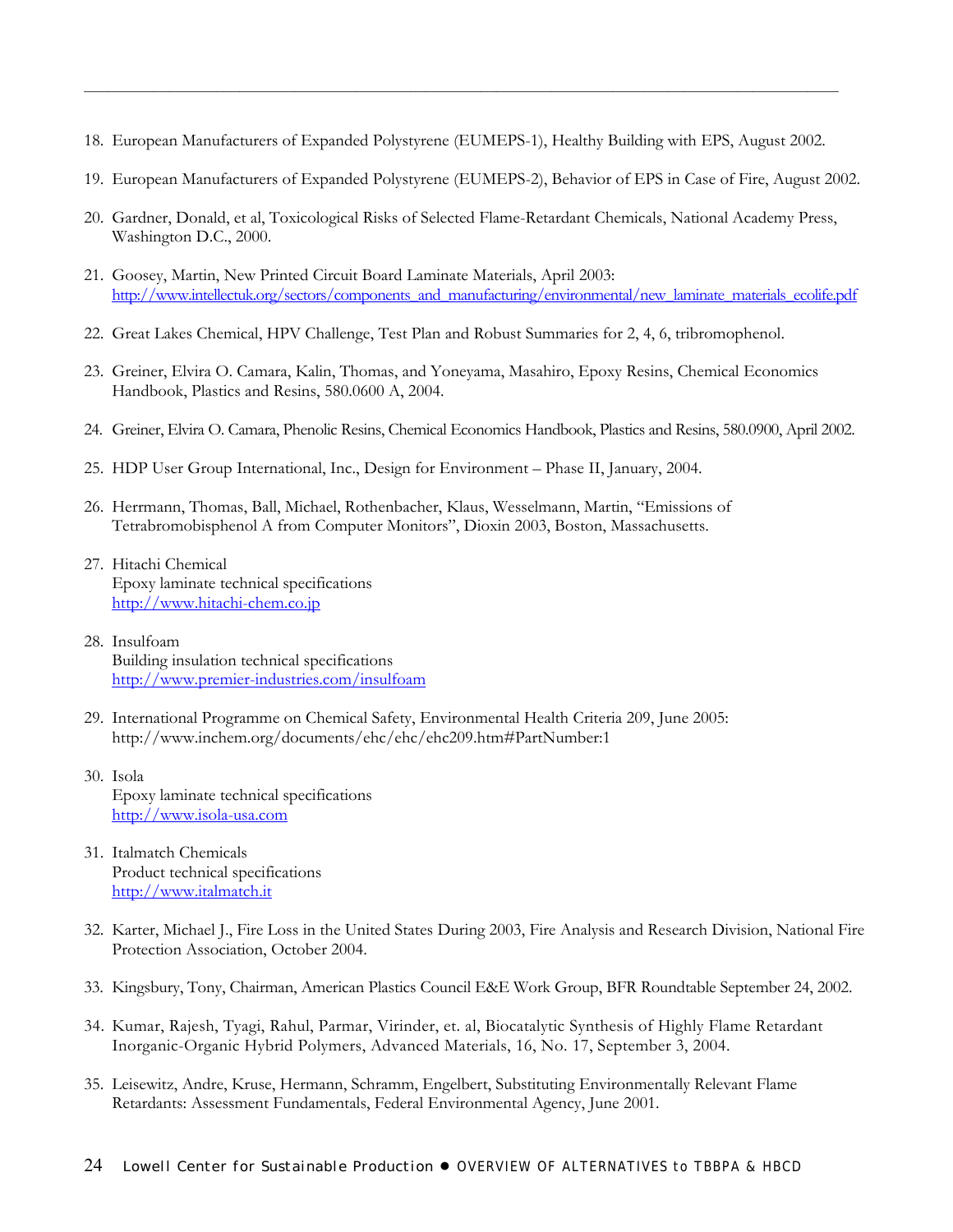#### 36. LG Chem [http://www.lgchem.com](http://www.lgchem.com/) Epoxy laminate technical specifications

37. Maine Bureau of Health and Department of Environmental Protection, Brominated Flame Retardants: A Report to the Joint Standing Committee on Natural Resources, February 2005.

- 38. Mitsubishi Gas Chemical Company Epoxy laminate technical specifications [http://www.mgc.co.jp](http://www.mgc.co.jp/)
- 39. Moller, Lise M., Madsen, Torben, Flemming, Smonsen, Stavnsbjerg, Merete, Brominated Flame Retardans; Toxicity and Ecotoxicity, Environmental Project No. 568, 2000.
- 40. National Institute of Environmental Health Sciences, "Fact Sheet: The Report on Carcinogens 9th Edition", NEISH ADV. #00-02, May 15, 2000.
- 41. Owens Corning Building insulation product specifications [http://www.owenscorning.com](http://www.owenscorning.com/)
- 42. OSPAR Convention for the Protection of the Marine Environment of the Northeast Atlantic, OSPAR List of Chemicals for Priority Action (Update 2004, Reference number 2004-12).
- 43. Park/Nelco [http://www.parknelco.com](http://www.parknelco.com/) Epoxy laminate technical specifications Vito Tanzi, Product Director, email communication
- 44. Polyclad Laminates Epoxy laminate technical specifications [http://www.polyclad.com](http://www.polyclad.com/)
- 45. pure Strategies, An Investigation of Non-Halogen Substitutes in Electronic Enclosure and Textile Applications, April 2005.
- 46. Rajoo, R., Wong, E.H., Moisture Characteristics and Performance of Halogen-Free Laminates, International Conference on Electronics Packaging, Japan, 2002.
- 47. Ring, Koon-Ling, Polystyrene, Chemical Economics Handbook, Plastics and Resins, 580.1500, 2001.
- 48. Ring, Koon-Ling, Polyimides, Chemical Economics Handbook, Plastics and Resins, 580.1400, March 2004.
- 49. Scheifers, Steve, Bromine Free Electronics, Fire Safety and Flame Retardants Conference, Worcester, MA, November, 2004.
- 50. Sellstrom, Ulla, Jansson, Bo, "Analysis of Tetrabromobisphenol A in a Product and Environmental Samples", Chemospher, Vol. 31, No. 4, pp. 3085 – 3092, 1995.
- 51. Struktol [http://www.struktol.com](http://www.struktol.com/) Epoxy laminate technical specifications